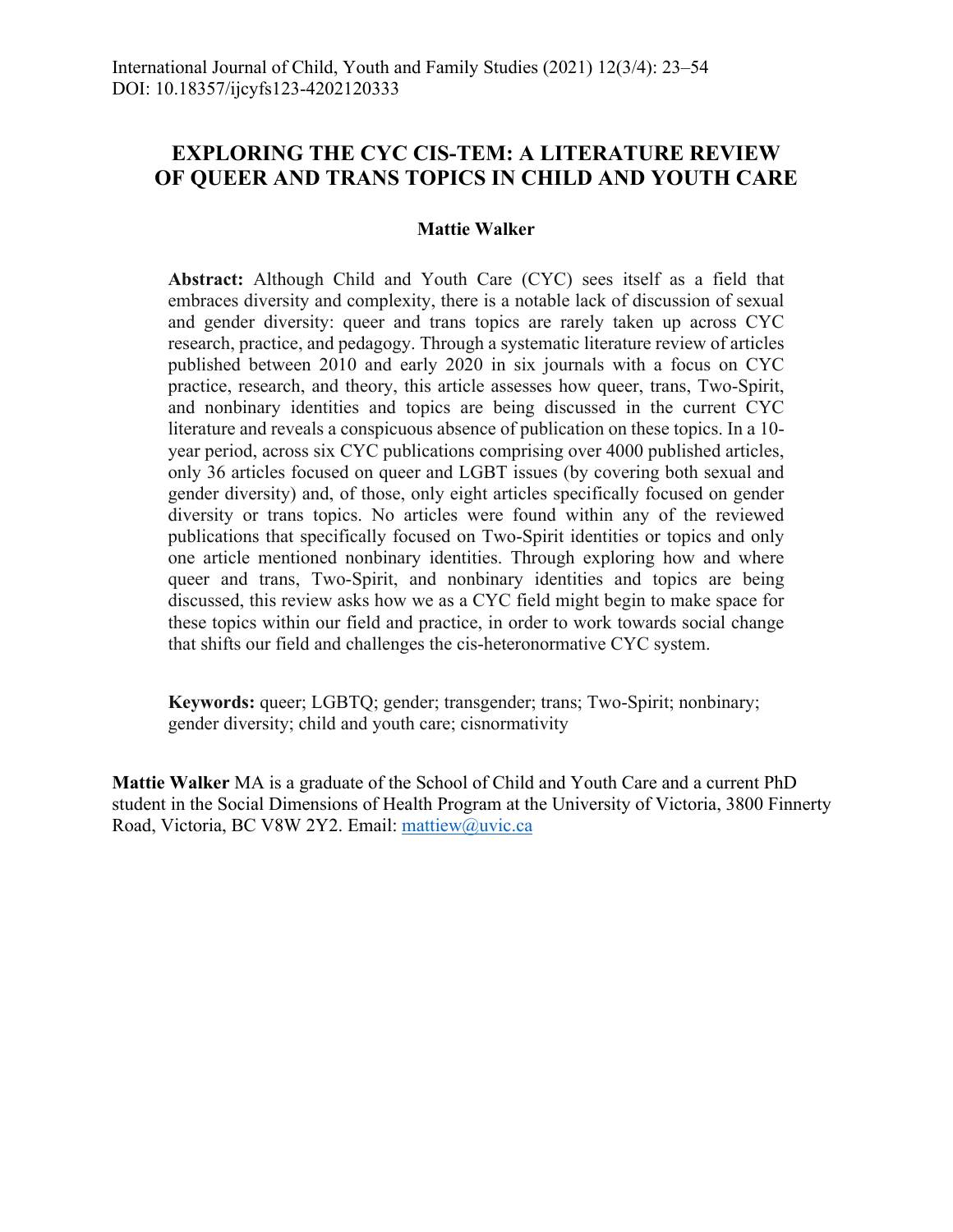White (2015) described child and youth care (CYC) as a field that recognizes itself as "a site of contested meanings, where ongoing debates about identities, roles, boundaries of practice, and professional status continue to animate the field" (p. 499). CYC is often articulated as a practice and field that is about possibilities, creating spaces, and finding opportunities (Vachon, 2020), challenging dualisms and normative practices (Skott-Myhre, 2012), and emphasizing the importance and value of difference (de Finney et al., 2012). Nevertheless, despite this emphasis on CYC as a field that embraces diversity and complexity, there is a noticeable gap in how sexual and gender diversity are being discussed in the field and how queer<sup>1</sup> and trans topics are being taken up across research, practice, and pedagogy in CYC. "Care permeates queerness" (Vachon, 2020, p. 63), yet where is the queerness of CYC?

This literature review was born out of a question that I have been asking myself throughout my experiences with CYC pedagogy, both during my education in CYC in undergraduate and graduate programs, and in my work as a sessional instructor with the School of Child and Youth Care at the University of Victoria. The literature explored in course content and classroom discussions gave little attention to queer and trans topics and identities despite an ongoing wider conversation about the diversity of CYC practice and pedagogy. I found myself wondering how and where queer and trans topics were being discussed in our field when my own experience in this CYC context had left me at a loss. In my own educational experiences, queer topics seemed limited to short textbook passages offering brief overviews of gay and lesbian identity in adolescent development, or the section called "Lesbian and Gay Therapy" in a chapter on feminist therapy in Jones-Smith (2016). These topics are often offered as a subtopic within a larger theme of feminism or adolescent development. I remember two particular conversations, one when I was a teaching assistant speaking with the instructor of a class on change theory, and the other when I was the instructor and my teaching assistant was commenting on the lack of content; in each case we each shook our heads at the limited representation and questionable presentation of the information available in the course textbook but wondered whether it is better to include a cursory nod to queer content, or no queer content at all. While some queer content and brief acknowledgement of gay and lesbian experiences did find themselves into my CYC learning and education, I noticed an even larger gap regarding attention to gender diversity, and specifically trans, Two-Spirit, and nonbinary (T2SNB) identities and experiences. I can think of only one class in my undergraduate and graduate course experiences where we specifically discussed gender identity and transgender experiences and this was limited to one unit in a much larger course.

<sup>&</sup>lt;sup>1</sup>The term *queer* has been taken up as an umbrella term for people who do not identify as strictly heterosexual (Everett et al., 2013). Although this term is widely used to broadly refer to a multitude of identities, including gay, lesbian, bisexual, transgender, and queer-identified, this term is also considered problematic for many reasons (Anzaldúa, 1991; Fassinger & Arsenau, 2007, in Everett et al., 2013). The term is used within this review with this tension in mind. The term *trans* is used alongside *queer* to indicate experiences with gender that are not cisgender but, as not all individuals who identify as *trans* identify as *queer*, these terms are used separately with the awareness that there is overlap as well as distinction between them.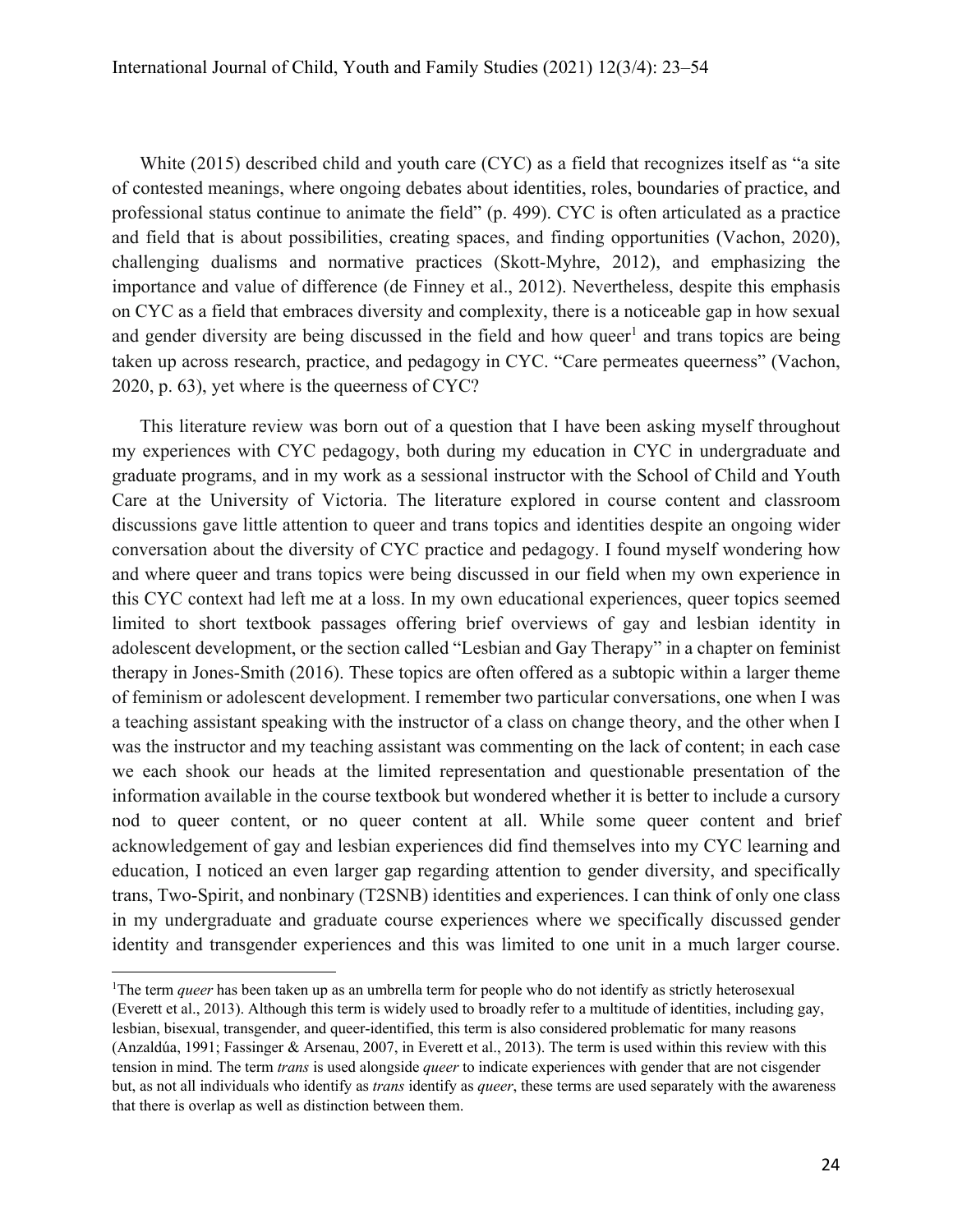These experiences left me wondering how CYC practitioners (CYCPs) are being educated about queer and T2SNB topics, particularly in relation to practice concerns, contexts, and challenges. It also raised the question of how and where queer and T2SNB CYC students are seeing themselves and their experiences represented and discussed in relation to their future practice when so much of our CYC learning appears to be from a cis-heteronormative perspective.

Shipherd and Sloan (2019) noted that, while an interdisciplinary approach to the health and well-being of queer and T2SNB people is indicated within the literature, consistent and reliable research on how best to support the mental health needs of these communities has only just begun. CYCPs are well positioned to provide much needed support and care to queer and T2SNB young people (Taylor, 2020); however, the lack of available research about these URHspecific populations makes it difficult to know how to proceed (Lev, 2004; Mizock & Lewis, 2008). As Craig and Austin (2017) cautioned, "A clear understanding of gender identity development and the range of gender experiences among children and adolescents, as well as the associated terminology, is a prerequisite for all discussions of gender identity-specific healthcare needs and potential interventions" (p .57), but when and where is this education occurring to properly prepare CYCPs to practise competently with queer and T2SNB individuals and communities?

This literature review seeks to explore how these topics are being discussed in the CYC literature in order to identify themes and areas of focus, and to make visible the gaps that are present in this field. In starting this process, I was particularly interested in locating where and how T2SNB identities and topics are being specifically discussed in CYC, in addition to queer content more broadly. Gender diversity is often discussed as part of, or related to, the larger lesbian, gay, bisexual, transgender*,* and queer (LGBTQ) communities; however, a common sentiment within discussions of LGBTQ topics and identities is that the T is often silent (Jenkins, 2015). While my question about queer and trans topics in CYC is related and intertwined with LGBQ identities and topics and queerness itself, my focus and emphasis are on T2SNB identities and topics, to actively work against this silencing that so often occurs.

In order achieve these ends, this literature review explored articles published in six academic and practice publications that focus on CYC research, practice, and theory. The following sections describe the method used for the literature search and review and the results of the keyword search, as well as the three primary themes identified.

#### **Method**

Starting with the question, "How and where are queer and T2SNB identities and theories being discussed in CYC literature and research?", I identified six key publications: *Children and Youth Services Review; The International Journal of Child, Youth and Family Studies*; *Child and Youth Services; CYC-Online*; *Child and Youth Care Forum*; and *Relational Child and Youth Care Practice*. These publications were chosen as I have seen them utilized and referenced often in CYC classrooms, the CYC curriculum, and research in my experience as both a student and instructor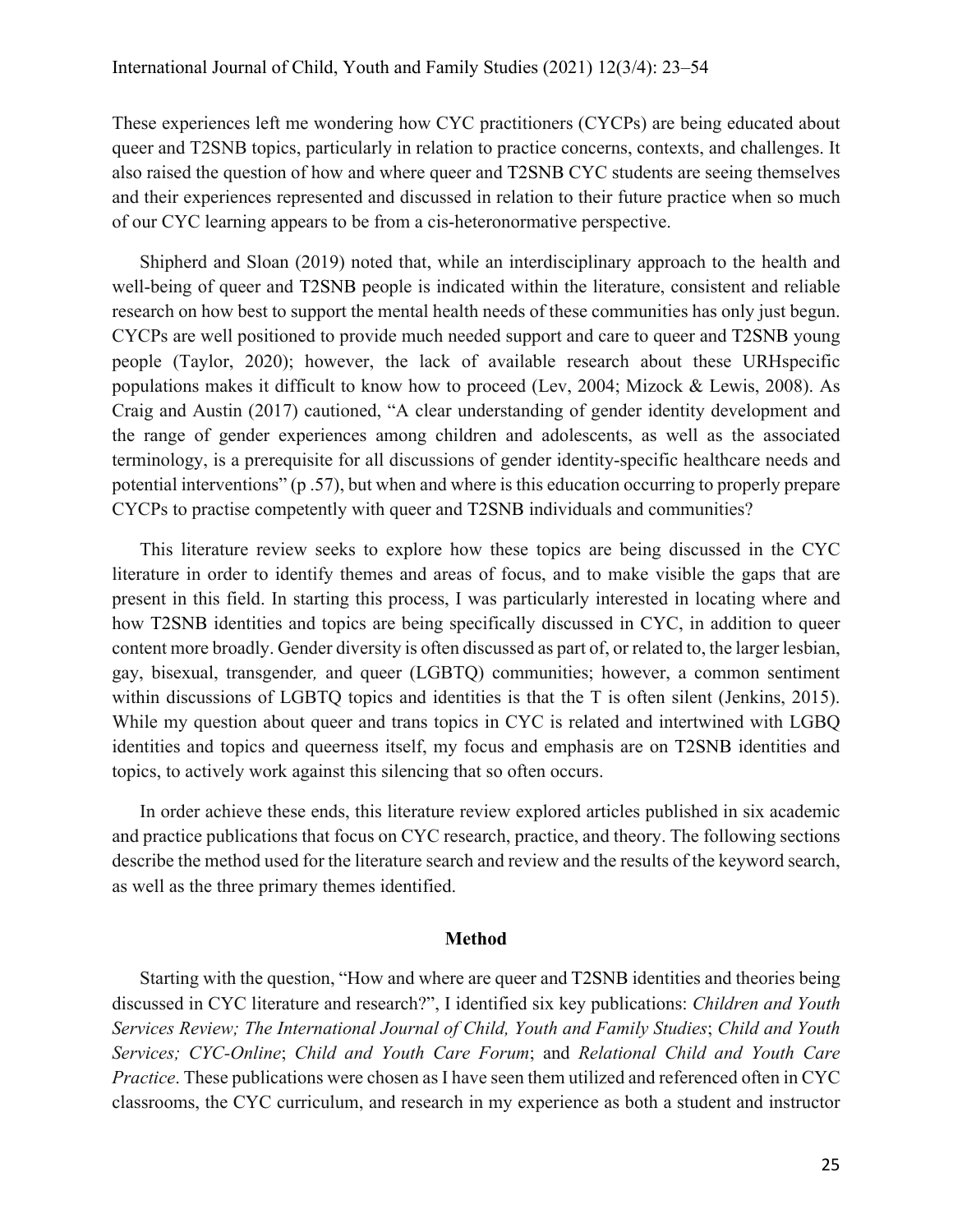within the School of Child and Youth Care at the University of Victoria. Some of the publications are peer reviewed and academic (*Children and Youth Services Review; The International Journal of Child, Youth and Family Studies; Child and Youth Services; Child and Youth Care Forum*) while two (*CYC-Online, Relational Child and Youth Care Practice*) are publications that concern practice and do not utilize a peer-review process; however, *Relational Child and Youth Care Practice* does provide peer review at the request of the author.

As a next step, I searched within each journal using the following individual search terms: *gender, gender nonconforming, gender variant, transgender, LGBTQ, queer, Two-Spirit,* and *nonbinary*. Searches were conducted directly within the journal publication using keywordanywhere searches spanning 2010 to early 2020.

#### *Search Terms*

Search terms were chosen that would identify articles focusing on the topic in question. As the goal of this literature review was to explore how queer topics and T2SNB identities and issues were being discussed within CYC literature, each of these terms was used as a search term. I started with the broad search term of *gender* and then began narrower searches that used specific identity descriptors. Although not specific identity terms, *gender nonconforming* and *gender variant* were utilized to capture broad descriptors that are sometimes used to describe a range of diverse gender identities outside of cisgender identities. Specific identity terms, such as *transgender, Two-Spirit,*  and *nonbinary,* were searched individually*.* For terms that had slight variations (*nonbinary/nonbinary*, *nonconforming/non-conforming*, *two-spirit/Two-Spirit/Two Spirit*, *variant/variance*, *transgender/trans*), all variations were used and included in the search results.

I searched for the term *LGBTQ*, as it is the most commonly used version of the acronym identifying lesbian, gay, bisexual, transgender, and queer identities. Many different variations of this acronym are used in different community contexts; however, most start with "LGBTQ" so variations with additional characters were also found by this search. For example: "LGBTQ2+" (addition of "2" for Two-Spirit and "+" to indicate that additional identities are included but not represented by a specific letter) or "LGBTQIA" (addition of "I" for intersex and "A" for asexual).

Articles were considered generally relevant (a) if they discussed or included any of queer, LGBTQ, and T2SNB topics or issues; (b) if they utilized or drew on queer or trans theories; (c) if the primary topic was an example of gender being discussed in CYC despite not referencing trans topics specifically; or (d) if the article mentioned that the primary topic was relevant and important to consider in relation to queer and T2SNB communities. Additionally, articles that focused on queer and T2SNB topics were separately categorized if the primary or a main focus was specifically on one or more of these topics. Also included were articles that made mention of queer, LGBTQ, or transgender identities or topics, (e.g., including transgender youth as a population of focus for a research project on youth homelessness) or mentioned them in their discussion (e.g., taking into consideration queer youth issues; or including queer and trans identities in a larger discussion about diversity or marginalized communities).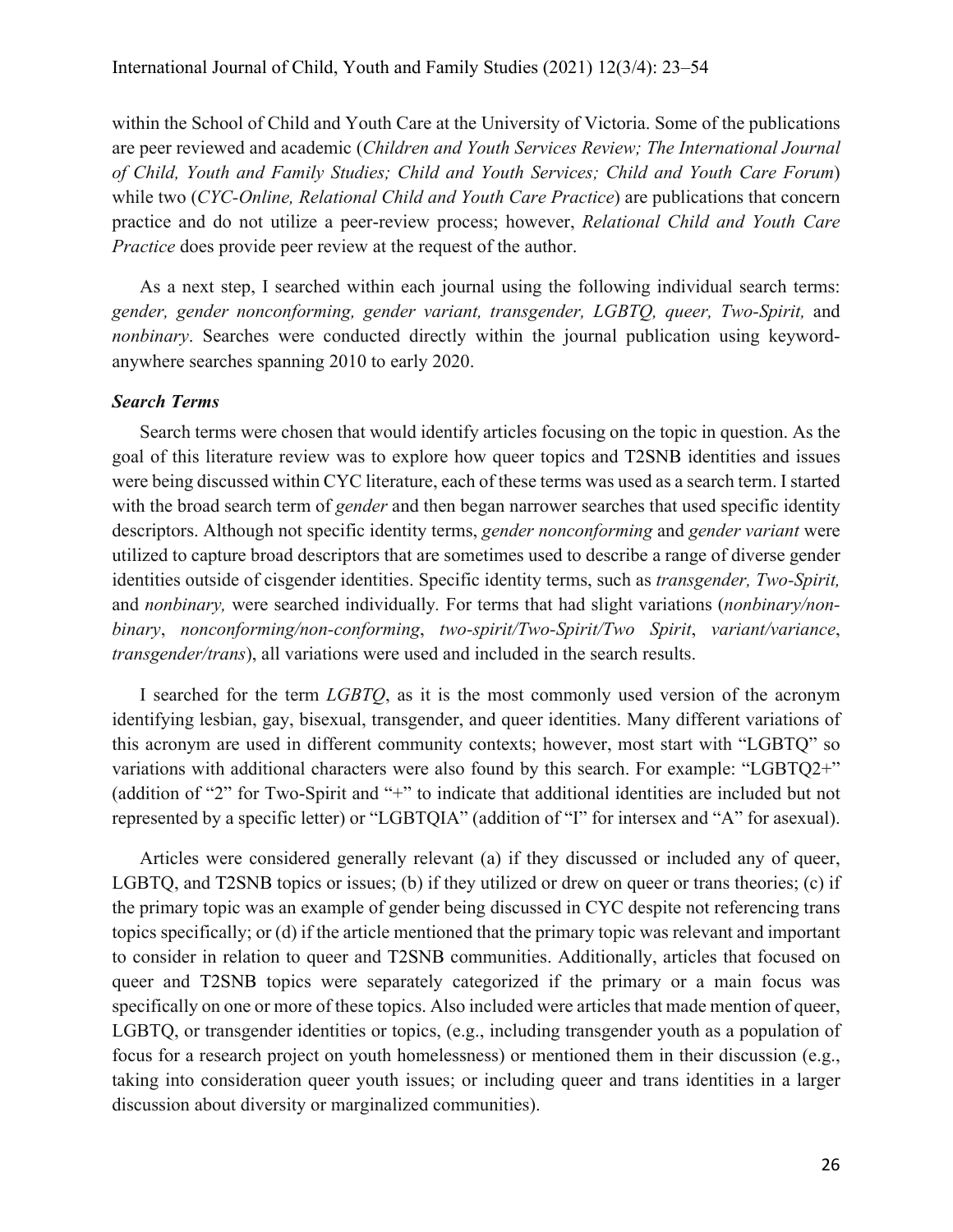## **Overview of the Findings**

The six publications examined published over 4000 articles from 2010 to 2020. Out of these, just 58 relevant articles were located, of which only 36 focused on sexual and gender diversity issues and topics, and only eight took gender diversity or transgender identities or issues as a main topic. These search results are presented in Table 1, which outlines for each publication the total number of articles, spanning 2010 to early 2020, located with a keyword-anywhere search on the identified terms.

| Journal       | Search categories (see notes) |              |                |          |    |              |              |                 |          |                   |                   |
|---------------|-------------------------------|--------------|----------------|----------|----|--------------|--------------|-----------------|----------|-------------------|-------------------|
|               | G                             | $GN^a$       | $\rm GV^b$     | T        | L  | Q            | $2S^c$       | NB <sup>d</sup> | IR       | Total<br>(SG div) | Total<br>(Gender) |
| <b>CYSR</b>   | 2529                          | 5            | 5              | 101      | 65 | 46           | 7            | 14              | 24       | 18                | 2                 |
| <b>IJCYFS</b> | 76                            |              | 12             | 7        | 3  | 14           | 2            | $\overline{0}$  | 20       | 8                 | 4                 |
| <b>CYS</b>    | 109                           | 3            |                | 14       | 7  | 20           | 2            | 2               | 8        | 4                 |                   |
| CYC-Net       | 6                             | $\mathbf{0}$ | $\overline{0}$ | 2        |    | $\mathbf{0}$ | $\mathbf{0}$ | $\overline{0}$  | 3        | 3                 |                   |
| <b>RCYCP</b>  | 3                             | $\mathbf{0}$ | $\overline{0}$ | $\theta$ |    | 2            | $\mathbf{0}$ | $\mathbf{0}$    | 3        | 2                 | $\boldsymbol{0}$  |
| <b>CYCF</b>   | 317                           | $\mathbf{0}$ | $\overline{0}$ |          |    | 2            | $\mathbf{0}$ |                 | $\theta$ | $\theta$          | $\boldsymbol{0}$  |
| Total         | 3040                          | 9            | 18             | 125      | 78 | 84           | 11           | 17              | 58       | 36                | 8                 |

Table 1. *Journal Keyword Search Results Depicting Total Number of Articles Located with Identified Search Terms by Publication Spanning 2010 to 2020*

*Notes*. Results indicate search results from keyword anywhere searches using the search term identified. For terms where slight variations exist, results include search results for all variations.

**Search category codes:** G = Gender, GN = Gender nonconforming, GV = Gender variant, T = Transgender),  $L = LGBTQ$ ,  $Q = Queer$ ,  $2S = Two-Spirit$ ,  $NB = Non-binary$ ,  $IR = Included$  as relevant,

Total SG div = Total unique articles focusing on both sexual and gender diversity — i.e., queer or LGBTQ topics, Total Gender = Total unique articles focusing on gender diversity, trans, Two-Spirit, nonbinary identities and topics. **Journal abbreviations:** CYSR = Children and Youth Services Review; IJCYFS = International Journal of Child, Youth and Family Studies;  $CYS = Child$  and Youth Services;  $CYC-Net = CYC-Net$  (CYC Online);  $RCYP =$ 

Relational Child and Youth Care Practice; CYCF = Child and Youth Care Forum.<br><sup>a</sup> searched as non-conforming and nonconforming; <sup>b</sup> searched as variant and variance; <sup>c</sup> searched as two spirit and two-spirit; <sup>d</sup> searched as nonbinary and non-binary.

It is notable that out of the 58 articles that were located, just eight focused on gender diversity or trans identities and issues. Each of the eight used transgender as an umbrella term. Within the reviewed publications, no articles were located that specifically focused on Two-Spirit or nonbinary identities, topics, or issues, except for Lebuis (2018), which explicitly mentioned nonbinary identities in referring to both sexual and gender identity. While both Two-Spirit and nonbinary are often encompassed under the "transgender umbrella", they are distinct identity terms that connote distinct experiences of gender.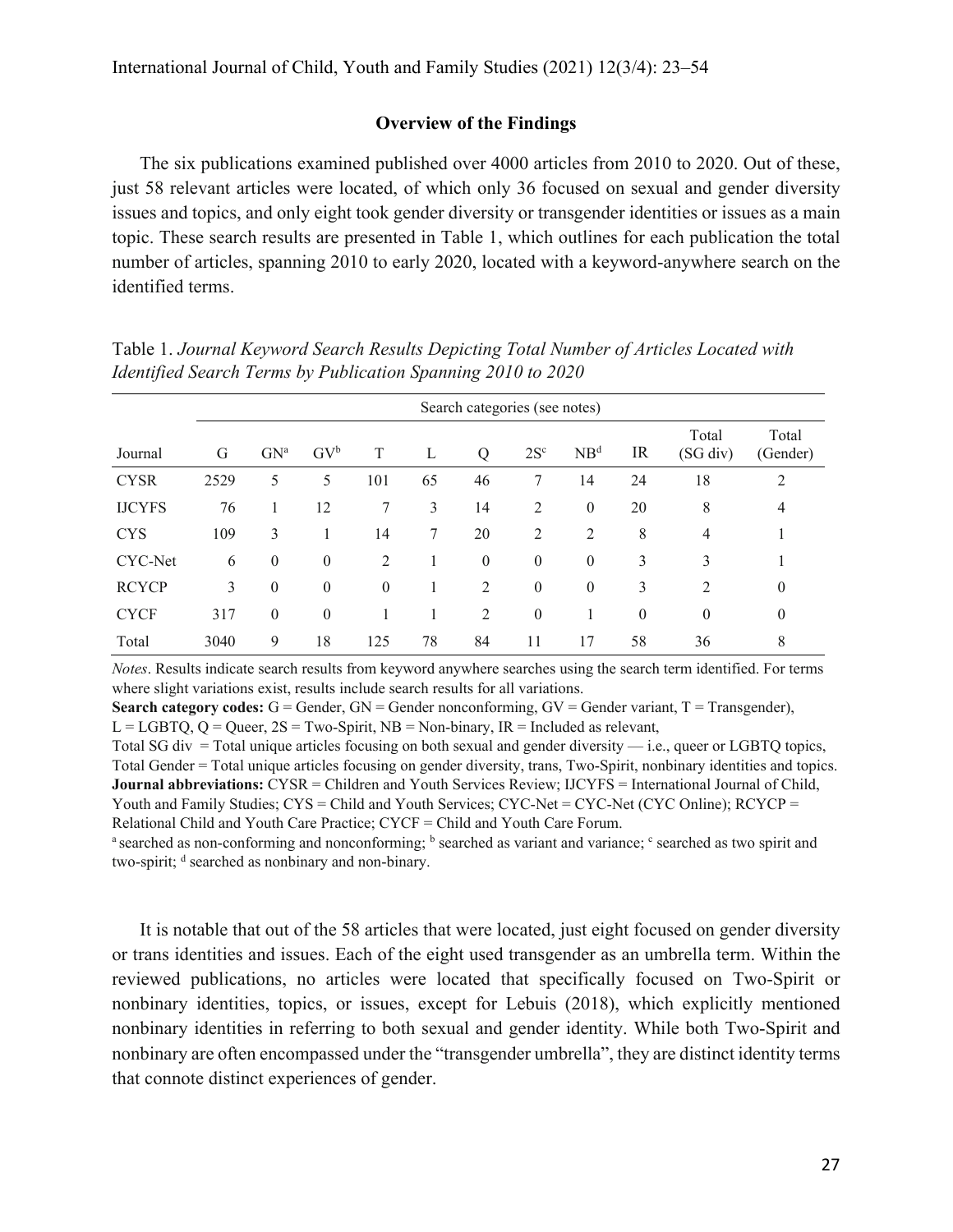It is also crucial to note that Two-Spirit identities are particular to Indigenous cultures and encompass a range of identities, related to both gender and sexual identity that complicate distinctions between gender, sex, and sexuality (Hunt, 2016). This term and associated identities are culturally bound and grounded in traditional knowledges, cultures, and languages (Hunt, 2016). To see that not one article within the CYC literature in the last 10 years has specifically spoken in support of Two-Spirit young people highlights the fact that CYC continually needs to be improving itself as a field by decolonizing our practices and centring and holding space for Indigenous ways of knowing, being, and doing this work. Due to the lack of specific attention to Two-Spirit identities, the discussion of Two-Spirit individuals and identities will be glaringly absent. Similarly, as nonbinary identities were mentioned only in Lebuis (2018), they also will not be featured in this review.

The following sections provide an overview of the terminology found in the literature search and the review, followed by a brief summary of the findings within each journal.

# *Terminology Within Articles Reviewed*

In the literature search and in this review, the terms *queer* and *trans* are utilized not only as identity terms and categories but also to engage with queer and trans theories and politics. As Lee (2019) articulated, "Critical queer and trans theories unpack how social institutions, processes, and practices reproduce heterosexuality (heteronormativity) and the gender binary and the erasure of trans people (cisnormativity), thus operating to reinforce dominant social norms (Cohen, 1997; Stryker, 2008)" (p. 73). These terms are taken up in this review in order to capture works that speak to queer and trans identities as well as to the critical theories and politics that challenge the dominant social norms within our social and professional contexts in CYC.

Defining terminology, particularly the terms *trans* and *transgender*, was a common practice in many of the articles I reviewed. Arguably, the fact that authors writing on these topics must continue to define what *trans* means for the reader speaks to the lack of general knowledge, familiarity, and understanding of these identities within this field. While there are many identities and terms we no longer must define each time we write about these topics, gender and sexual diversity continues to be a topic in which lack of familiarity is not only presumed, it is expected. When discussing gender identities, the majority of the 58 relevant articles used the term *trans* or *transgender*. Many articles also used variations of *gender diversity, gender diverse,* and *gender expansive* as broad umbrella terms. Therefore, for the discussion section of this review, the term *trans* will be utilized as an umbrella term capturing a variety of gender identities and experiences.

In my previous research outside this literature review, and in personal and professional experiences, I have found that the acronym T2SNB, for "trans, Two-Spirit, and nonbinary", is often used as an umbrella term that encompasses a diverse array of identities, including genderqueer, gender fluid, gender flux, and others; this terminology continues to evolve as individuals and communities create and utilize language in unique ways to describe and discuss their identities (Everett et al., 2013; Walker, 2017). However, neither this acronym nor a discussion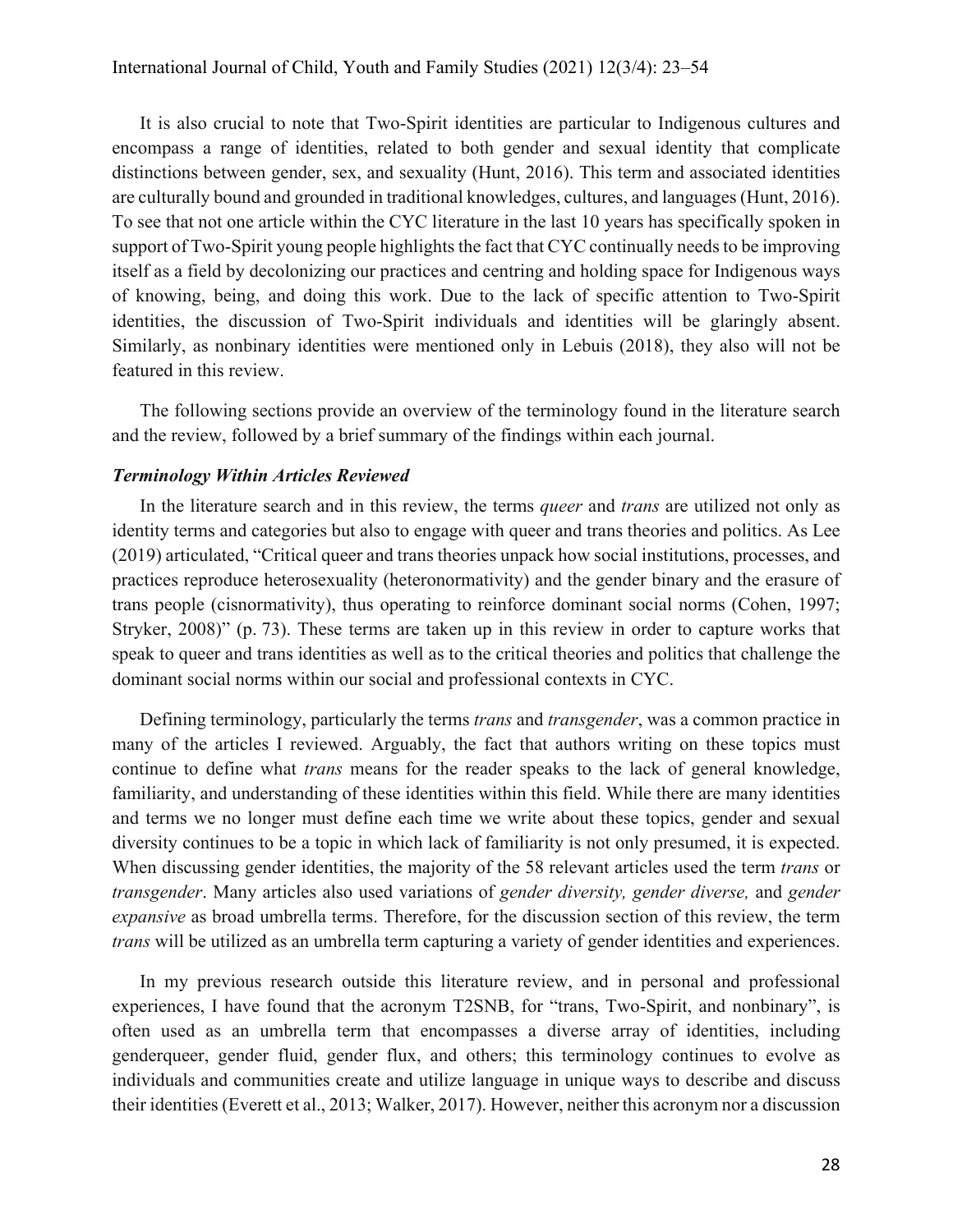of the underlying complexities and distinctions was present in any of the reviewed literature. Although T2SNB people are often discussed as if they are a single population within the broader category of LGBTQ, or even within the trans umbrella, the experiences of T2SNB populations cannot be collapsed or seen as homogeneous (Alessi & Martin, 2017). Each of these populations faces unique and diverse experiences of oppression, minoritization, erasure, advocacy, visibility, and subjection to structural violence, along with other complex intersections of identity and subjectivities in relation to dominant and hegemonic power and systems of political, cultural, and social power (Alessi & Martin, 2017; Shelley, 2008; Spade, 2015). As Mayo (2017) stated, "These complexities are more than anecdotal; they are constitutive" (p. 536), so holding space for complexity in service provision becomes an essential part of delivering accessible and respectful care. Nevertheless, due to the lack of specific identification and consistent terminology usage across the literature reviewed, the current paper utilizes the broad (and notably limited) umbrella term "transgender" (or "trans"), which has implications not only for this discussion but also for the relevance of the currently available literature to Two-Spirit and nonbinary communities, and to those who define themselves in ways that are not specifically trans but also are not cisgender. Utilizing the language discussed above, the following sections provide a brief summary of the findings within each journal. Journals are listed in order from most results to least.

# *Children and Youth Services Review*

*Children and Youth Services Review* contained 24 relevant articles, including 18 that focused on LGBTQ topics, and two that focused on trans topics (Goldberg et al., 2020; Shelton, 2015). These articles concerned themselves with a range of topics:

- youth homelessness (Begun et al., 2019; Coolhart & Brown, 2017; Côté & Blais, 2019; Maccio & Ferguson, 2016; Mountz & Capous-Desyllas, 2020; Prock & Kennedy, 2017; Rew et al., 2019; Shelton, 2015);
- sexual exploitation (Hounmen & O'Grady, 2019);
- the child welfare system and foster care experiences (Goldberg et al., 2019, 2020; Scannapieco et al., 2018; Wilson & Kastanis, 2015);
- bullying and harassment (Barth & Olsen, 2020; Wernick & Kulick, 2013; Wernick et al., 2013);
- mental health support interventions, resources, and outcomes (Craig & Austin, 2016; Chiang et al., 2018; Richards-Schuster et al., 2013; Scannapieco et al., 2018; Wagaman et al., 2020; Wells et al., 2013); and
- school safety (Atteberry et al., 2019; Seelman et al., 2015).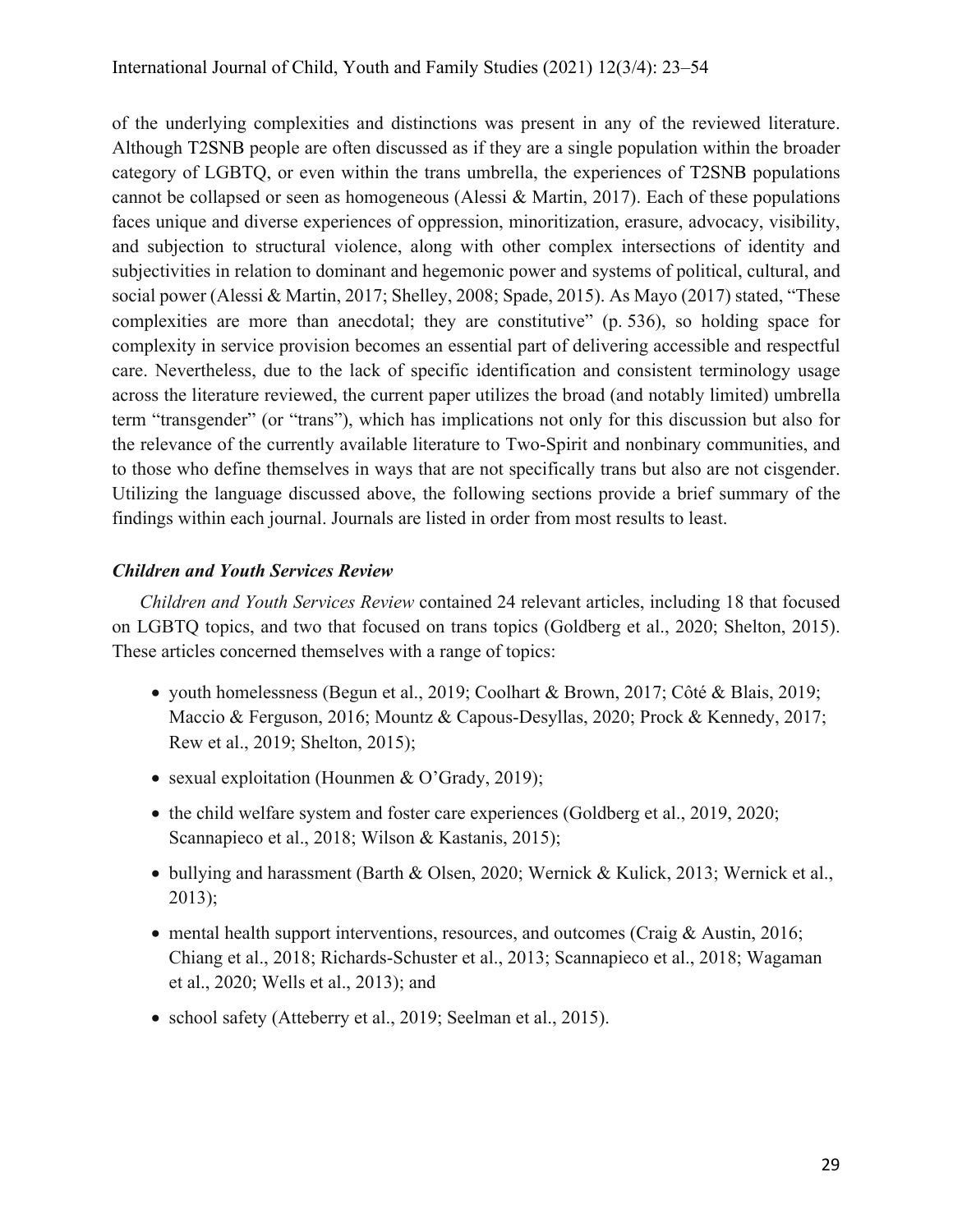Additional articles contained the search term *transgender*, but because the topics covered in these articles were not specific to transgender experience, or because the term was only mentioned once during the article, these publications were not considered relevant and were not included in the results of this literature review. In these articles, the search terms of interest were used:

- as notes regarding demographic information with no specific discussion (e.g., Brown  $\&$ Wilderson, 2010; Carter Narendorf et al., 2018; Chambers et al., 2017, 2018, 2020; Chisholm-Straker et al., 2019; Choy-Brown et al., 2020; Crosby et al., 2018; Gibbs et al., 2015; Haner & Pepler, 2017; Mitchell et al., 2016; Ruff & Harrison, 2020; Thulien et al., 2019; Tyler et al., 2012);
- in indicating LGBT as a particularly vulnerable group (e.g., Axe et al., 2020; Elbedour et al., 2020; Robertson, 2013; Snyder et al., 2016; Stott, 2013);
- as considerations for future study (e.g., Aparicio et al., 2019);
- to note gaps in knowledge or attention and the need for additional resources or training (e.g., Bruce, 2016; Harmon-Darrow et al., 2020; Kaasbøll et al., 2019; Shpiegel & Simmel, 2016; Stanley et al., 2015; Vacca & Kramer-Vida, 2012); or,
- merely to explain that because the sample size of transgender youth was too small to be considered relevant, these participants were either excluded or rolled into other categories (e.g., Chisholm-Straker et al., 2019).

# *International Journal of Child, Youth and Family Studies*

The *International Journal of Child, Youth and Family Studies* contained 20 relevant articles, including eight that focused on LGBTQ/queer topics, and four that focused on gender diversity and trans topics (Clark, 2017; Jack, 2020; Lee, 2019; Walker, 2014). The topics and foci within these journal articles included:

- social justice and responding to structural violence (Ajandi, 2011; de Finney et al., 2011; Lee, 2019; Richardson & Reynolds, 2012; Saraceno, 2012);
- supportive resources for LGBTQ youth (Craig et al., 2014; Wolowic et al., 2018);
- gender as an important considersation for CYC practice and research (Hodgins, 2014; Kassis et al., 2015);
- how gender diversity is talked about and understood (Jack, 2020; Walker, 2014);
- practice issues and considerations with LGBTQ and gender-diverse youth (Cameron et al, 2017; Clark, 2017; Saewyc et al, 2014); and
- expanding current understandings of practice and theory within CYC (Artz et al., 2010; de Finney et al., 2012; Newbury, 2012; Skott-Myhre, 2012; Vachon, 2020; Yoon, 2012).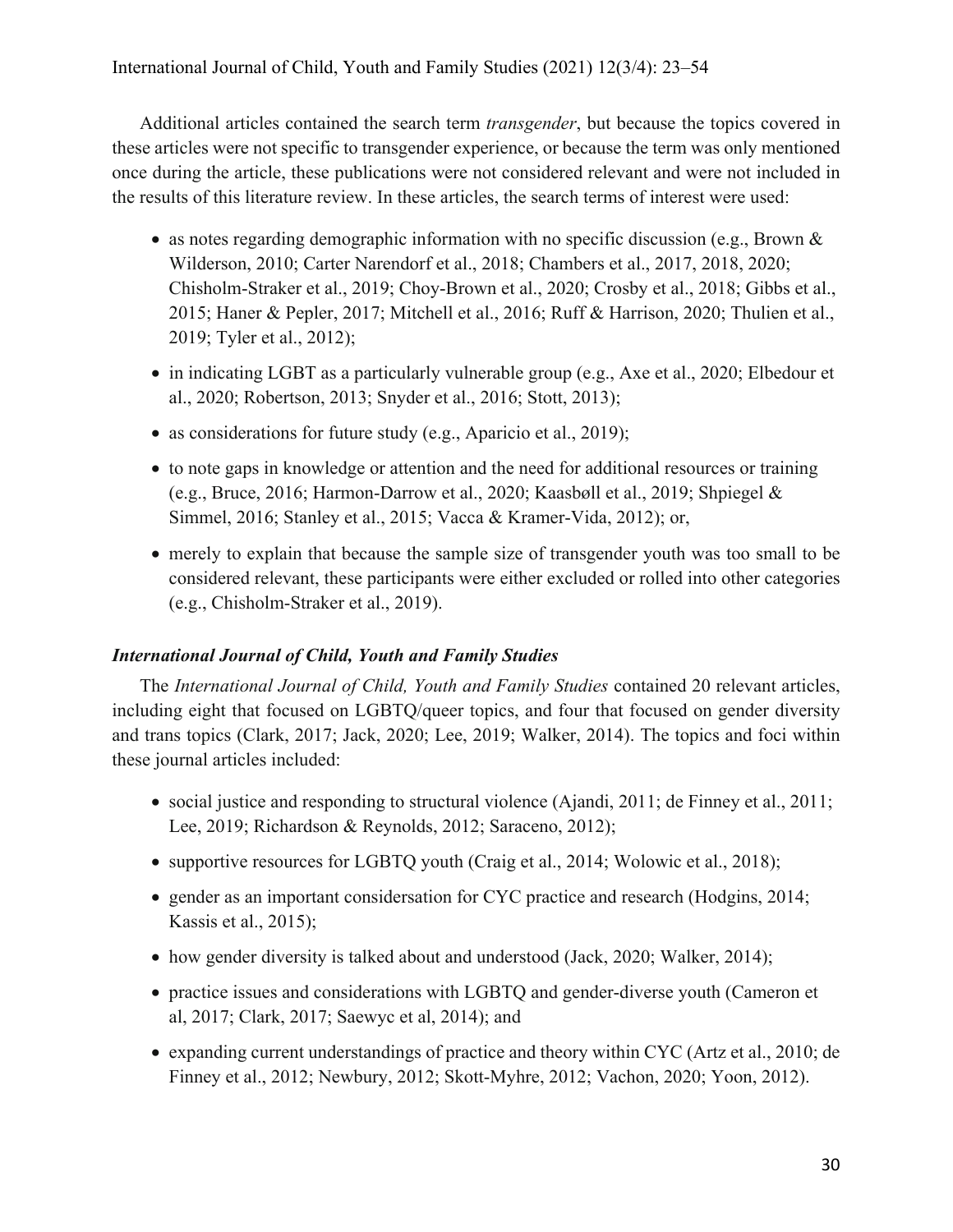## *Child and Youth Services*

*Child and Youth Services* contained eight relevant articles, including four that focused on queer and LGBTQ topics, and one that focused on transgender topics (Wagaman et al., 2019). These articles concerned themselves with:

- how challenging practice issues are talked about and understood (Ecker, 2016; Loiselle et al., 2012; Wagaman et al., 2019); and
- participatory and empowerment-based approaches for supporting youth (Capous-Desyllas & Mountz, 2019; Gharabaghi & Anderson-Nathe, 2018; Mayo, 2015; Stauss et al., 2016; Wagaman, 2015).

#### *CYC-Online*

*CYC-Online* contained three relevant articles. Two were related to LGBTQ and queer issues generally and one focused on a specific individual's personal experience with transitioning (Skott-Myhre & Wagner, 2014). The topics examined were the expansive possibility of transformation (Skott-Myher & Wagner, 2014); the education of practitioners who may not be familiar with queer or transgender experiences (Fox, 2015); and the role of the practitioner in supporting queer and trans young people (Taylor, 2020).

#### *Relational Child and Youth Care Practice*

*Relational Child and Youth Care Practice* contained three relevant articles. Laidlaw (2010) discussed questioning and considering traditional gender roles and stereotypes for gendered expectations for children; Lebuis (2018) focused on utilizing humour to alleviate the stress of the coming out process for queer young people with regard to both sexual and gender identity; and Graham et al. (2018) discussed the experiences of racialized, trans, queer, and minoritized young people, and explored the transformative power of creating art with young people through excerpts from interviews with two youth participants in an audio-drama project called *Transitioning Home*.

#### *Child and Youth Care Forum*

This journal is mentioned here because it concerns itself directly with CYC. Unfortunately, despite this, in the 10-year period of interest, it did not include any articles that fell within the parameters for inclusion as relevant. Using the search strategy for this review, no articles were located that focused on LGBTQ or queer topics, or on T2SNB identities.

#### **Themes**

Amongst the articles reviewed, several key themes were identified, including gender and sexual diversity as a risk factor, education, and youth voice and participation, each of which is discussed in detail in the following sections.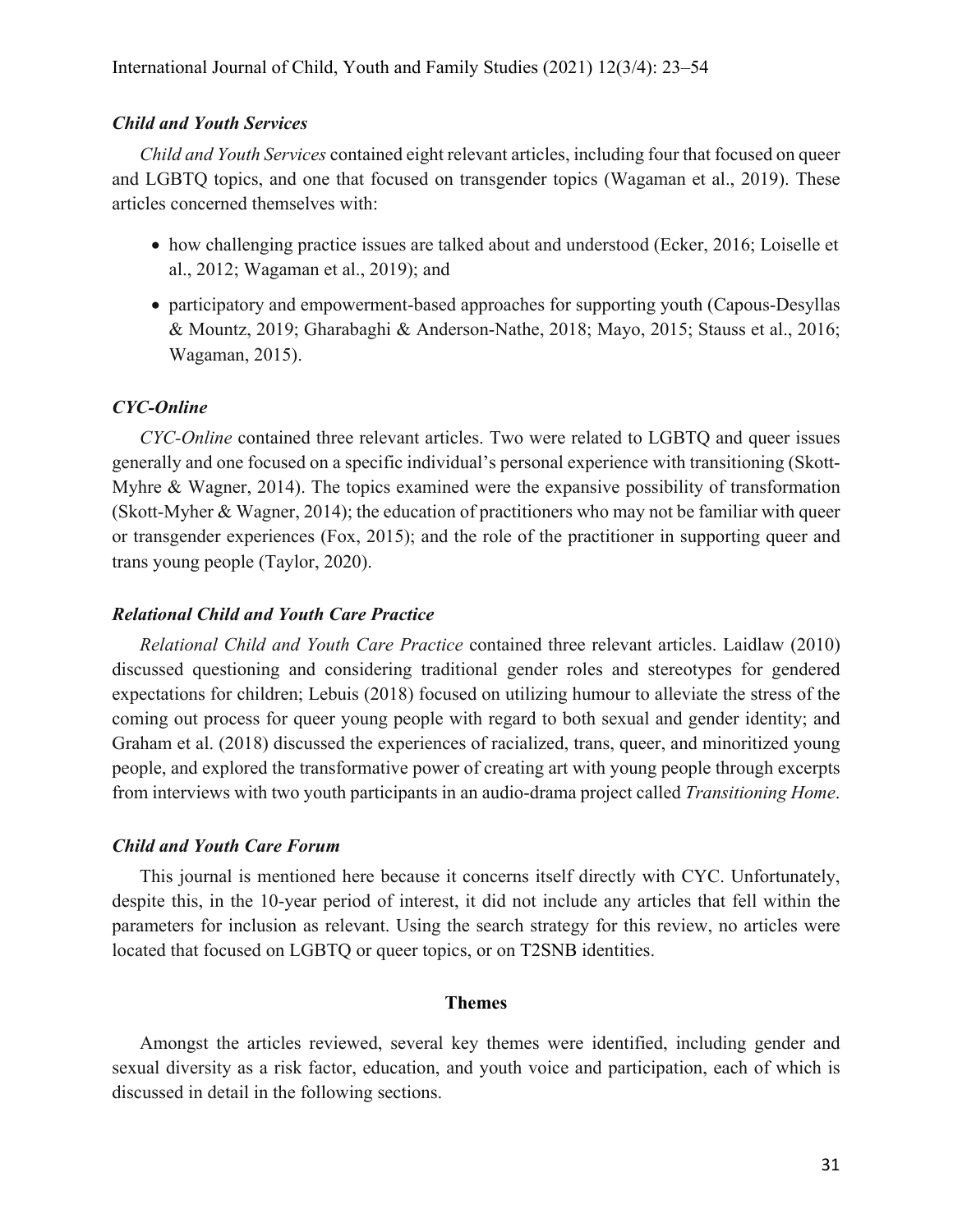#### *Gender and Sexual Diversity as a Risk Factor*

Many of the articles located for this review that broadly referenced LGBTQ populations or transgender participants focused on homelessness, sex work, addiction and substance use, experiences of violence, and youth suicide, emphasizing a link between gender and sexual diversity and "risk" for what is often seen as problematic behaviours, dangerous living conditions, and contexts in need of adult or system intervention.

As de Finney et al. (2011) stated, while all children are considered equal, "some children are more equal than others" (p. 364); they showed that there continues to be systemic minoritization of certain groups of children and youth, which is particularly evident in the overrepresentation of Indigenous, LGBTQ, and racialized children and youth within contexts of care such as residential care and the child welfare system. These authors called attention to the ways in which Indigenous, racialized, and queer and trans children and youth are theorized and understood as being in "need" of professional intervention in their lives (p. 367). Arguing that many services and care systems are entangled with normativity, the authors called for CYCPs to think deeply and critically about the ways in which we construct our care, enact our practices, and gather the information we use to inform our interventions. Without this critical approach, the authors argued, we risk conceptualizing care "as the rehabilitation of minoritized children and youth into unquestioned norms" (p. 368).

Wagaman (2015) discussed the challenges of the risk–resilience dichotomy, noting that a riskbased approached establishes a standard or expectation that young people are held to by practitioners and adults in their lives — a standard that values only those coping strategies deemed "positive", and labels resistance and ways of surviving that are outside of the norm of acceptable behaviours as "risk". This can, unintentionally, actually increase the hazards faced by LGBTQ young people by diverting attention away from systemic and contextual change towards individual behaviour management, thus reinforcing stigma and inequities (Wagaman, 2015). To challenge the risk– resilience dichotomy, Wagaman (2015) explored empowerment as a contrast to resilience, and recommended supporting young people to situate their experiences within social and historical contexts in order to help all involved (youth and workers) to deal directly with issues of oppression.

As Wagaman (2015) pointed out, while services targeted at supporting queer and trans young people have typically been risk-focused and prevention-oriented, we must consider the message underlying a risk framework: "Risk is often translated into a status characteristic of the young person rather than a characteristic that describes that person's experiences or context" (Russel, 2005, p. 8, in Wagaman, 2015, p. 126). Wagaman also showed that this risk frame can and does contribute to the stigmatization and marginalization of young people. Ecker (2016) found that much of the research focused on the deficits and hardships facing homeless queer youth, but little research attended to the resiliency and strengths of these populations. Similarly, Gharabaghi and Anderson-Nathe (2018) noted that they have found that, "Quite a lot of research is unfolding with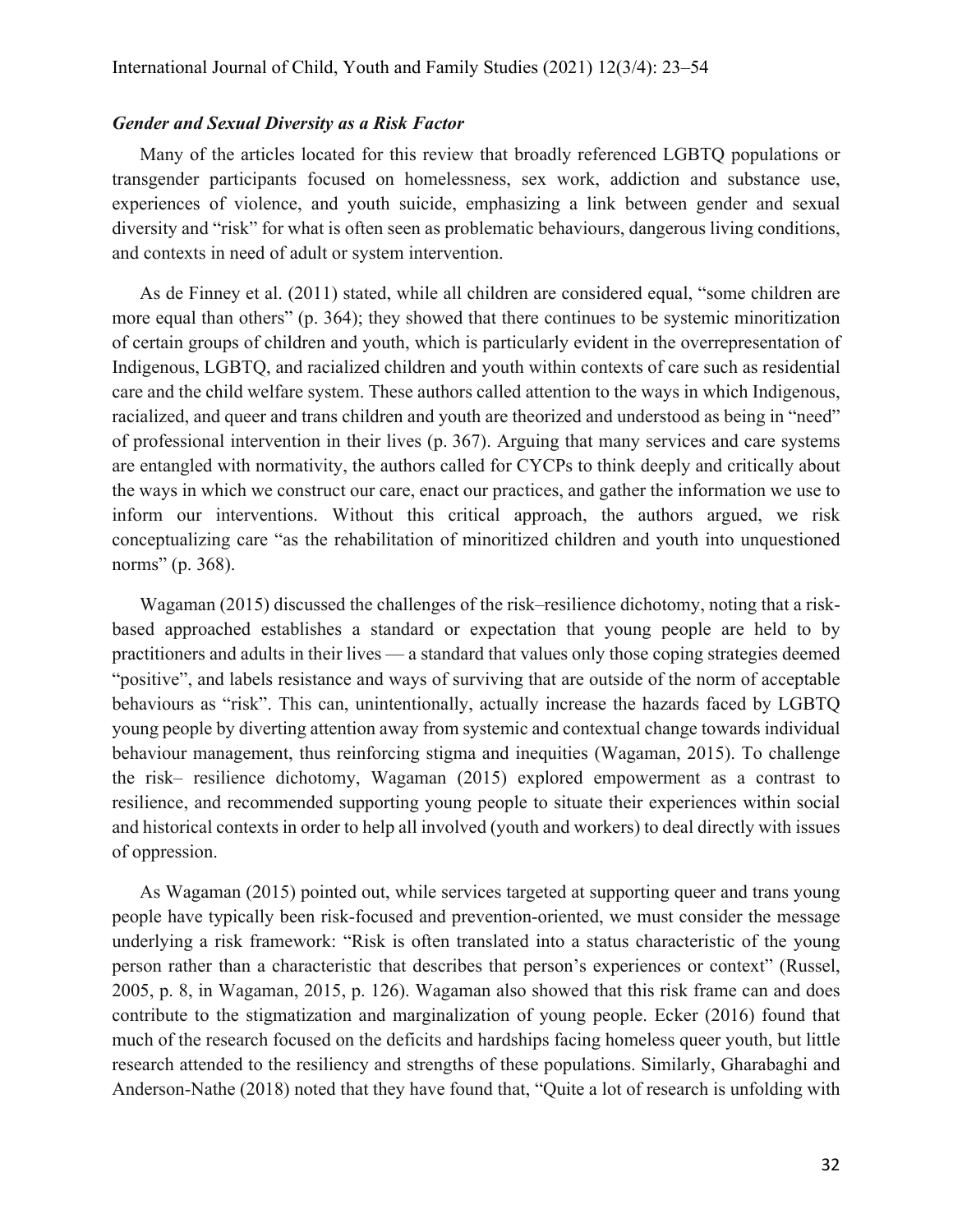respect to young people focused on specific, often one-dimensional identity markers.… Very often, such research seeks to highlight the damaged context of life that unfolds within these groups of young people" (p. 97). These authors argued that research frequently tends to start from a deficit orientation and a focus on the risk and damage within a particular group or population of young people. As an example, they noted that queer youth are uniformly seen as "at risk", with the result that research has focused on how to mitigate this risk. Gharabaghi and Anderson-Nathe (2018) further argued that "the historical record in the human services demonstrates clearly how research focused on interventions presupposes this damage narrative in which we can identify Us as experts and Them as victims" (p. 99). Ecker (2016) emphasized that it is important to understand what queer youth feel are their own strengths, beyond mere survival. While the levels of victimization and rates of violence that trans people experience are well-documented (e.g., Veale et al., 2015), and queer youth are disproportionately represented among the homeless population in both the United States and Canada (Ecker, 2016), research that moves beyond risk is direly needed. As Gharabaghi & Anderson-Nathe (2018) concluded, "At the very least, we can say with confidence that queer youth are not victims of queerness; they face exclusion, judgement, and a firm designation as other" (p. 99).

In the same vein, Capous-Desyllas and Mountz (2019) showed that the majority of research about LGBTQ young people is centred in a risk framework with little to no attention given to youths' connections to each other and themselves. These authors built on previous findings that LGBTQ youth are not only overrepresented in the foster care system, but are also among the most poorly treated youth within it. Further, in keeping with her earlier research Wagaman, now with colleagues (2019), noted that until recently, research regarding trans young people has focused primarily on risk and victimization.

Lee (2019) tackled the complex topic of "how the Canadian immigration regime socially organizes the everyday lives of queer and trans migrants with precarious status" (p. 70), examining how participants navigated visa and permit eligibility criteria, crossed borders to enter Canada, and shifted between precarious statuses. While exploring the ways in which "heteronormative processes inform the Canadian immigration regime's production of precarity" (p. 76), Lee identified the particular ways in which queer and trans migrants experience structural violence. Lee's study focused on the institution of immigration in Canada, approaching the topic using institutional ethnography. While the focus on the creation and enactment of violence is articulated as institutional and structural, the theme remains that sexual or gender diversity puts one at risk for experiencing violence.

# *Education*

A number of the articles reviewed spoke to the need for practitioner education, education for young people, and education in the community about queer and trans identities, needs, and issues. Among these, Ecker (2016) noted that it is important for both practitioners and researchers to be aware of their own knowledge of queer culture, including learning appropriate language and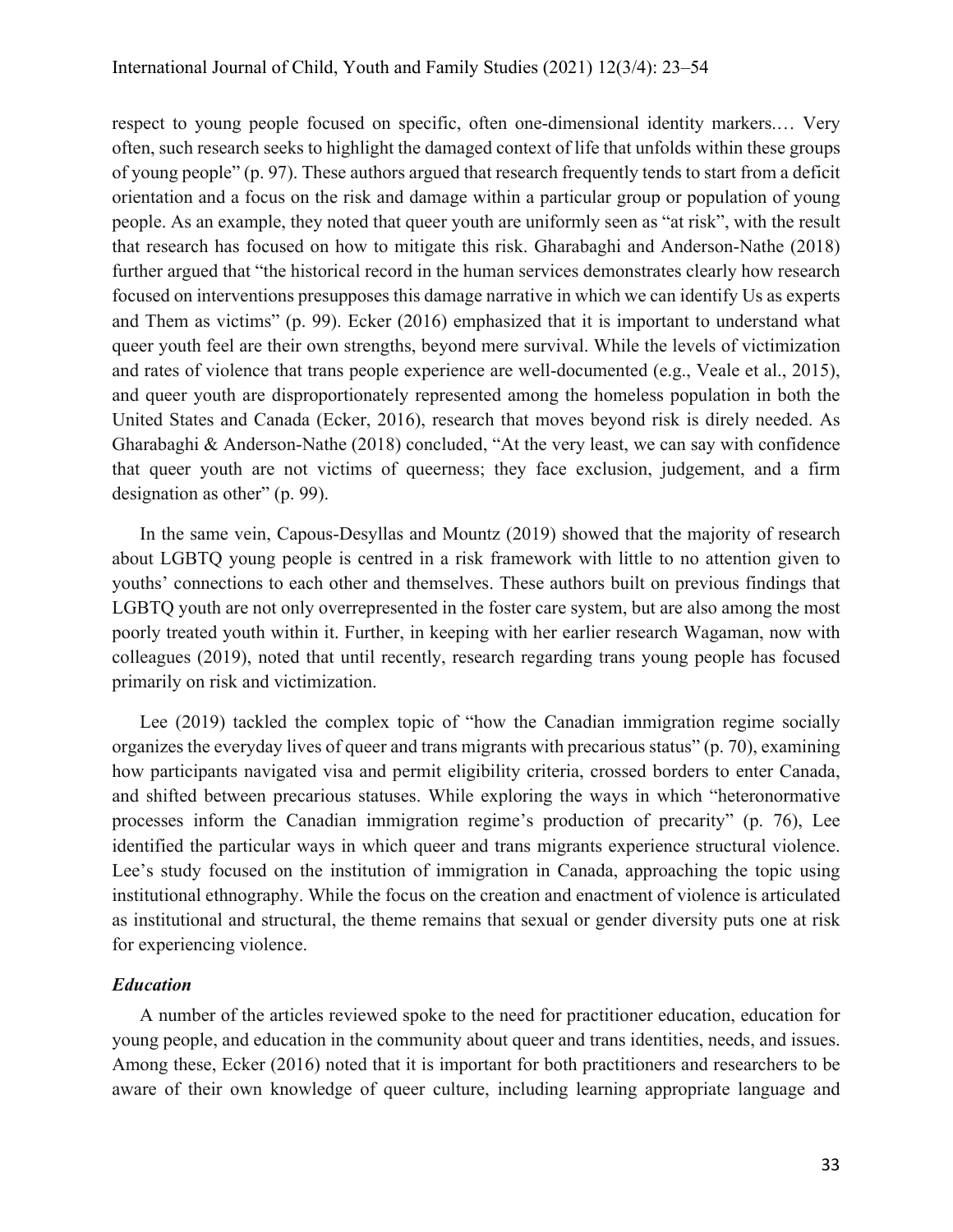cultural terms; although some articles within CYC publications did briefly define such terms, few went so far as to discuss queer and trans identities and experiences in detail.

Clark (2017) cautioned practitioners that issues that arise in CYC practice with trans youth and their families can be complex and ethically challenging, and discussed how four ethical approaches (bioethics, rights-based ethics, relational ethics, and justice-doing) may be applied to practice situations involving trans youth and their families. Clark outlined the important role CYC workers can play in ensuring access to needed services as well providing direct support, information, and advocacy for trans youth and their families; and also encouraged critical thinking in practice with trans youth and their families. Further, Clark suggested that in order to practise ethically with trans young people and their families, practitioners must be aware of their own beliefs and biases, and must provide accurate, appropriate information and education. Similarly to Ecker (2016), Clark (2017) emphasized a need for education even though it is unclear where practitioners are to access this information and where this training is available, particularly for CYC workers.

Speaking to the experience of youth, Wolowic et al. (2018) explored the ways in which LGBTQ young people learn about and gain access to activities and supports within their community contexts that are supportive and inclusive of LGBTQ identities, and specifically investigated the ways in which LGBTQ people find and indicate safe spaces, inclusive services, and welcoming support or recreational environments. These authors found that clear, complete, and easily accessible information can support LGBTQ youth to take steps towards judging the relevancy and suitability of resources in their area, with many young people preferring online spaces as a safe and anonymous way to explore resources, rehearse new identities, and learn about others' experiences and identities. Taylor's (2020) research further built on the idea of creating safe services and support contexts, calling for practitioners to move beyond rainbow flags towards providing personal connections and support, and suggesting that the "out self" in practice can be a tool to support young people not only to access resources and supports in their communities including help from trusted individuals, particularly trusted adults — but also as a means of "vicarious resilience" (p. 23).

There was a noticeable gap in the articles reviewed regarding online spaces as educational resources and sites of connection, learning, and community. Through my previous research, which explored how Tumblr served as a site of language creation, exploration, and education for genderdiverse young people (Walker, 2017), I saw how online spaces are often a site of education and exploration for both youth and their caregivers. However, while Wolowic et al. (2018) identified the preference for online spaces, very few of the articles reviewed mentioned online spaces as sites of education and information-sharing for youth or their caregivers. The need remains for more research and practice information regarding young people's engagement with online spaces and the potential for online sites of service and support, particularly for young queer and trans people.

Several of the reviewed articles spoke to the importance of gay–straight alliances (GSAs; also known as gender–sexuality alliances) as spaces of learning and education within schools, and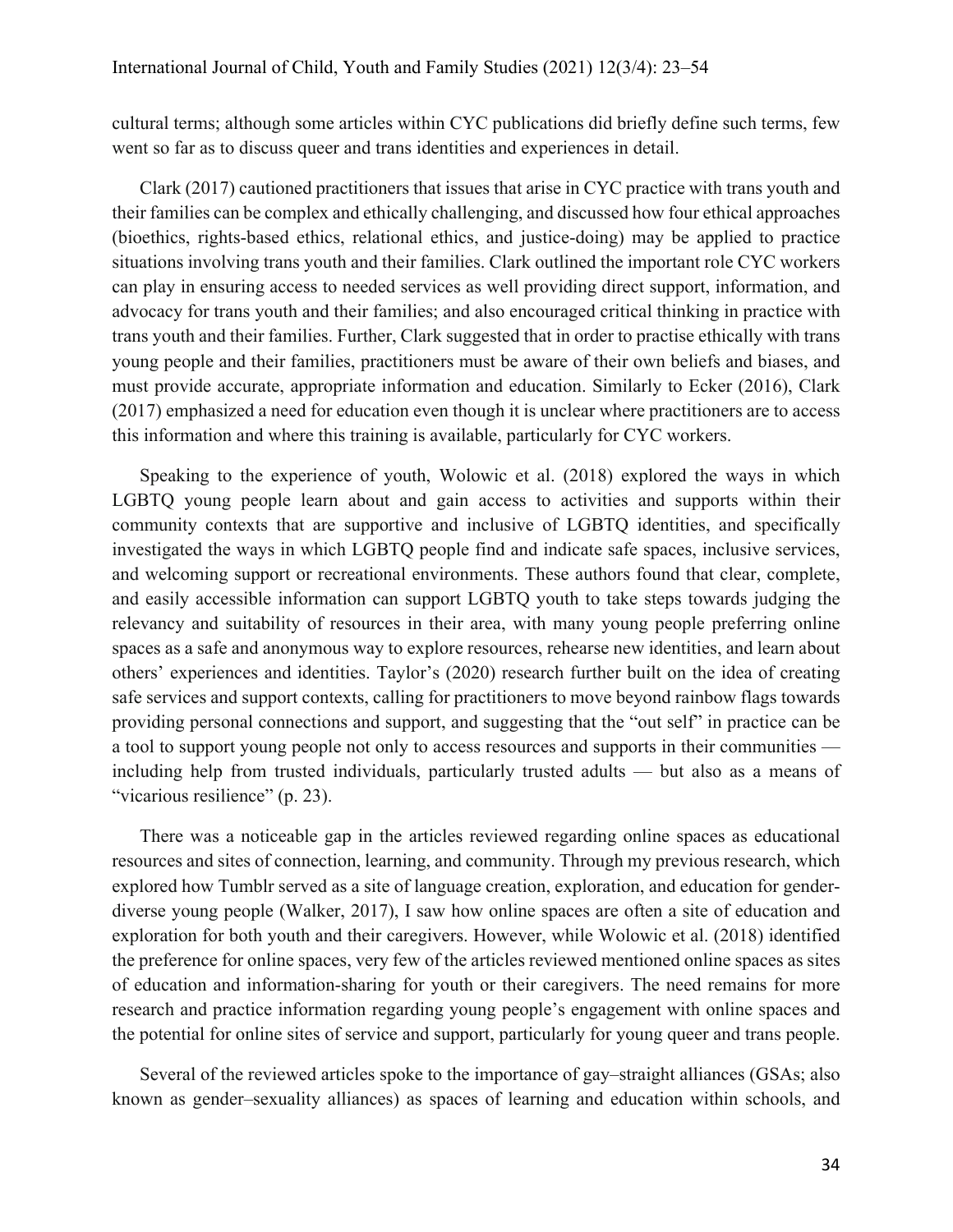about the importance of bullying and suicide prevention programs for young people. Saewyc et al. (2014) found that GSAs and specific antihomophobic bullying policies were important schoolbased interventions that help prevent antigay discrimination, suicidal ideation, and suicide attempts among LGB youth, as well as among heterosexual youth; however, this study did not focus on trans or gender-diverse students.

Mayo (2015) offered a brief history of the development of GSAs in American schools and emphasized the potential of GSAs to be important sites of learning and education for young people regarding sexual and gender diversity and social justice. While noting the importance of GSAs, Mayo also offered a critique of the power dynamics present in the approach to learning and teaching in these groups, which are often run by teachers for students within the school. Mayo suggests that embracing a less hierarchical approach, utilizing the idea of "third space" (Zeichner, 2010 in Mayo, 2015), can create new learning opportunities valuing the knowledge of both students and the adults leading the groups. This approach allows for transformative spaces of learning for youth that can support the expansion of students' knowledge and activism, and encourage reflection, helping to create spaces for long-term learning and activism for students and schools. Mayo suggested that those best suited to leading GSAs and creating these spaces of learning are not teachers but youth workers, who may be better equipped to support youth with these topics, address power differentials, and connect with youth in less hierarchal ways.

Besides GSAs, other programs aimed at educating young people about issues pertaining to them were mentioned in the literature. Stauss et al. (2016) explored the effectiveness of a youth diversity program by looking at the sustaining effects of a week-long diversity youth camp program offered in the United States entitled "Ourtown for Teens". While Stauss et al. found that the program achieved positive and sustaining impacts for the participants, including gaining leadership skills and "greater understanding of 'the other'" (p. 23), the researchers also found that the approach of educating participants about and "exposing" them to "the other" could also arguably perpetuate harmful and exclusionary behaviour. Despite this potential for risk, Stauss et al. found that after participation in the Ourtown for Teens program, many of the respondents were better able to analyze their own value systems, were more comfortable with themselves, and were more comfortable with those different from themselves.

In addition to articles that discussed educational programs for youth within the field, Fox (2015) offered readers an introductory lesson on LGBTQ terminology and identities as a "way of helping children and young people develop understanding and respect for differences in the human family" (p. 8). The goal of the article was to:

give us [CYCPs] all enough information to increase our comfort level with others of different feeling and attractions than our own. This is particularly important for the most marginalized group who need others who will be prepared to be the friend a transgendered person needs. (Fox, 2015, p. 13)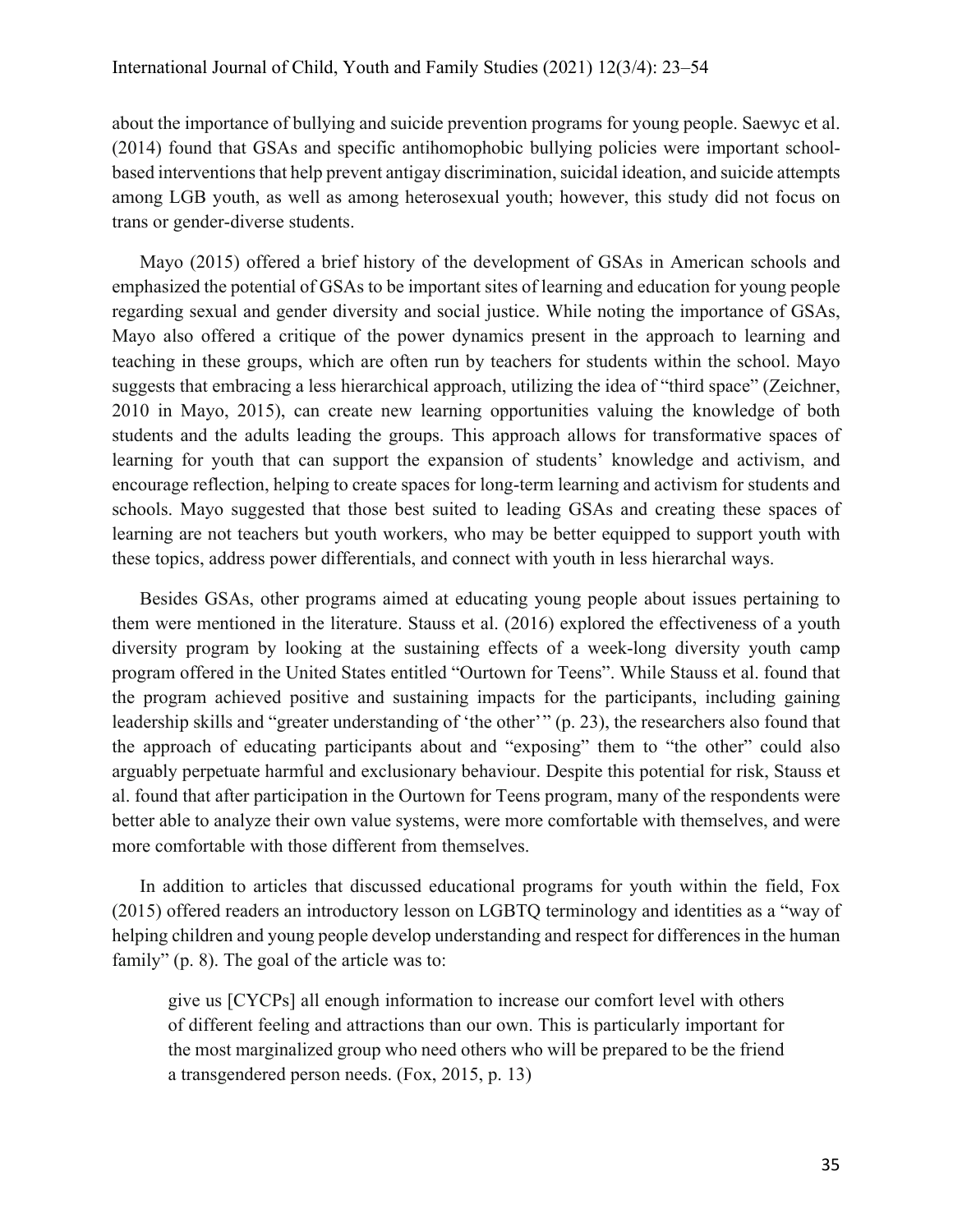While Fox (2015) intended this article as a tool for understanding diverse identities, she offered a definition of *transgender* that is at odds with the prevailing definition, usage, and understanding of *transgender* and trans identities. Fox stated:

A transgender female feels and is most comfortable dressing and acting as a man in her culture would be expected to feel and act. A transgender male is a boy or man who feels and is most comfortable dressing and acting as a woman in his culture would be expected to feel and act. (p. 13)

Fox, unfortunately, misses the mark with these descriptions, as not only are these definitions incorrect, but the meaning of transgender is about far more than being comfortable in how one dresses and acts. As well, in her article, she uses forms of the term *transgender* (i.e., "a transgender" and "transgendered") that have been identified as harmful and disrespectful by trans individuals and communities (Kapitan, 2017; Serano, n.d.; Trans Journalists Association, n.d.). While terminology and language are continually shifting, adapting, and being created to describe and define gender experiences and identities (Walker, 2017), when terminology is misused and incorrectly applied it becomes harmful and disrespectful. While Fox's definition of transgender and her use of the term is an exception in the articles located within the CYC literature reviewed for this paper, it is noteworthy that this article was published as an educational piece in CYC-Online in 2015, yet still misused transgender terminology. This is perhaps an indication of the work that CYC researchers, writers, and educators still have to do on presenting informed, appropriate, and accurate information about sexual and gender diversity to the field.

# *Youth Voice and Participation*

A primary theme across the literature reviewed was an emphasis on the importance of youth participation and youth's voices being accurately represented in the research, writing, and programming for trans and queer youth. Some articles discussed the importance of empowermentbased work and youth participation in research; other studies took up these suggestions by engaging directly with youth and emphasizing youth's voices in their findings.

Craig et al. (2014) focused on youth perspectives and input in regard to the It Gets Better Project (IGBP; n.d.)*,* soliciting input from LGBTQ youth about the strengths and limitations of this popular online video project that was started by gay writer and activist, Dan Savage, and his husband Terry Miller in 2010 and is ongoing today. This study provides an example of centring youth voices and experiences with projects and interventions aimed at supporting them. Craig et al. (2014) found that the young people involved in their study felt the project was "a good starting point to raise awareness, but should evolve into tangible strategies to make it better for youth already experiencing risk" (p. 251), and that the program needed to focus on "making it better" for all LGBTQ youth, especially those who are ethnically or socioeconomically diverse. The youth called for researchers and the broader LGBTQ community to "build on the awareness generated from the IGBP and to provide more concrete strategies to impact youth suicide" (p. 214). One of the salient findings articulated by the youth was that the focus of the IGBP on asking youth to wait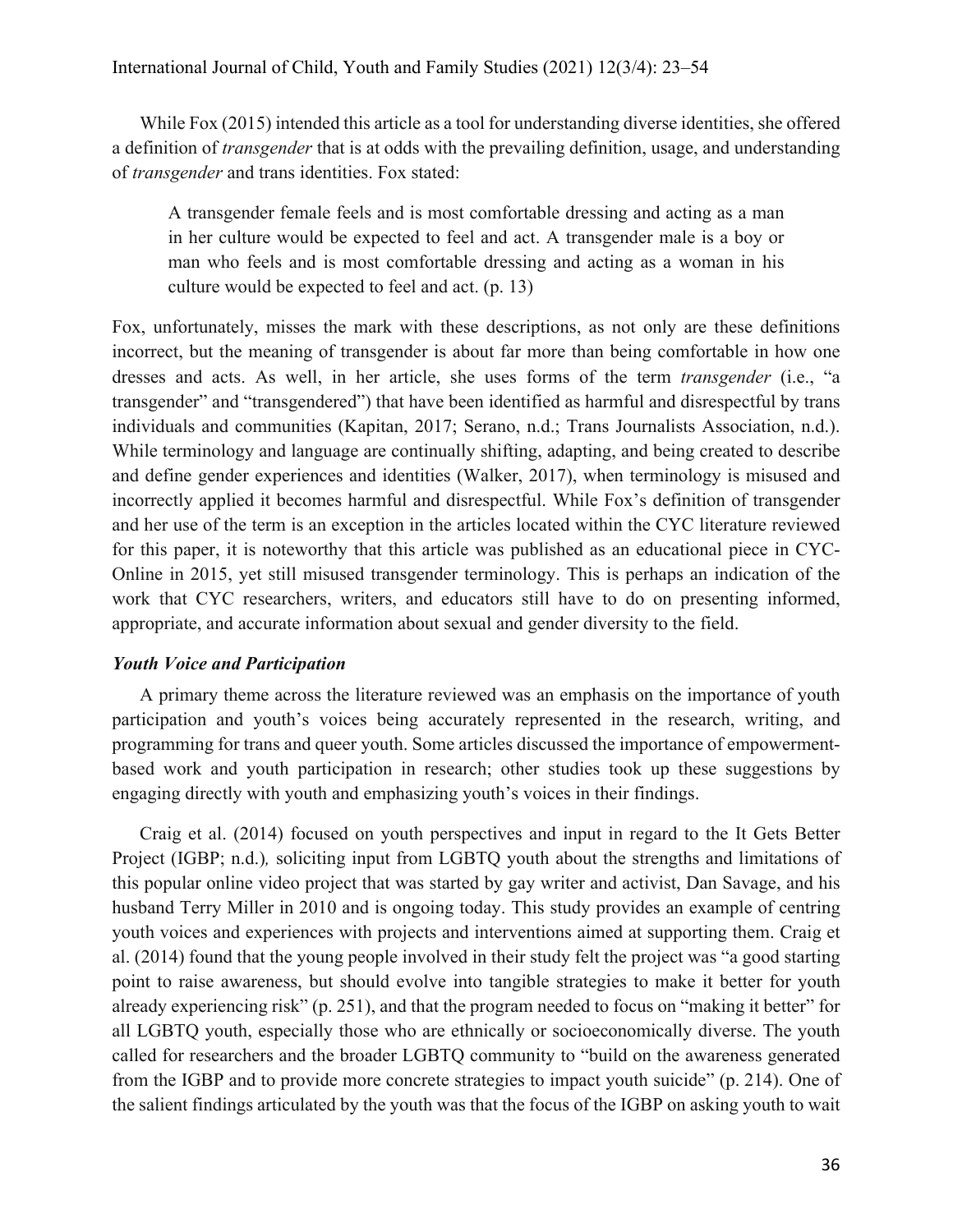out their high school years in the anticipation that things will then get better may be an important message of hope; however, young people need tangible and accessible help now.

In their article on transformation, Skott-Myhre and Wagner (2014) shared Wagner's personal story, told in her own words, of transitioning and "becoming". Skott-Myhre introduced the theme of transformation as a site of possibility, framing Wagner's personal story as an example of the importance of growth, change, and transformation that occurs throughout development for young people. Their article, a powerful personal narrative, demonstrates that sharing personal stories is itself an important tool for learning and understanding diverse perspectives, but unfortunately provides only limited direct connections to practice applications with the CYC field.

Researchers have suggested that empowerment-based interventions and services are of particular benefit to individuals and communities that face systemic injustice and marginalization (Craig et al., 2014; Gameral et al., 2014; Gutiérrez et al., 2000; Matthews & Salazar, 2012). When researchers engaged with young people who had been clients, or had been involved with the practice, care, and interventions offered by CYCPs, unique perspectives were revealed, leading to important and necessary insights. For example, Shelton (2015) explored young transgender people's experiences of homeless and of services for homeless youth, noting the pervasive binary understanding of gender, also known as cisgenderism, among services and supports. Drawing from experiences shared by the youth in the study, Shelton (2015) suggested the need to consider "unstably housed transgender and gender expansive young people as a distinct population with unique needs that differentiate them from their LGB counterparts" (p. 17), noting that transgender and gender-expansive young people who need services may find that the only services available are gender-based (e.g., gendered shelters).

Clark (2017) specifically focused on practice challenges and suggestions for practitioners working with transgender youth. Exploring different approaches to ethical dilemmas in practice with trans youth, Clark noted the flexibility and fluidity that comes with employing relational ethics and rights-based ethics that place importance on the youths' perspectives, voices, and participation. While the focus of the article is on the ethics of practice, Clark emphasized the importance of practitioners centring youth's perspectives in their own care and services.

Graham, Hightower, and Vachon (2018) offered an example of centring young people's perspectives on their own access to services and availability of appropriate and respectful care in the shelter system. Vachon interviewed Graham and Hightower about their own lived experiences and their involvement as characters in the *Transitioning Home* audio drama<sup>2</sup>. Moving between their personal stories and their connections to the characters portrayed in the podcast, both Graham and Hightower noted the need for respectful and safe shelter services for trans young people and how experiences of not being treating with dignity or respect may lead young people to choose to not access services at all and instead stay on the streets. Graham emphasized that when shelters

<sup>&</sup>lt;sup>2</sup>https://transitioninghomepodcast.podbean.com/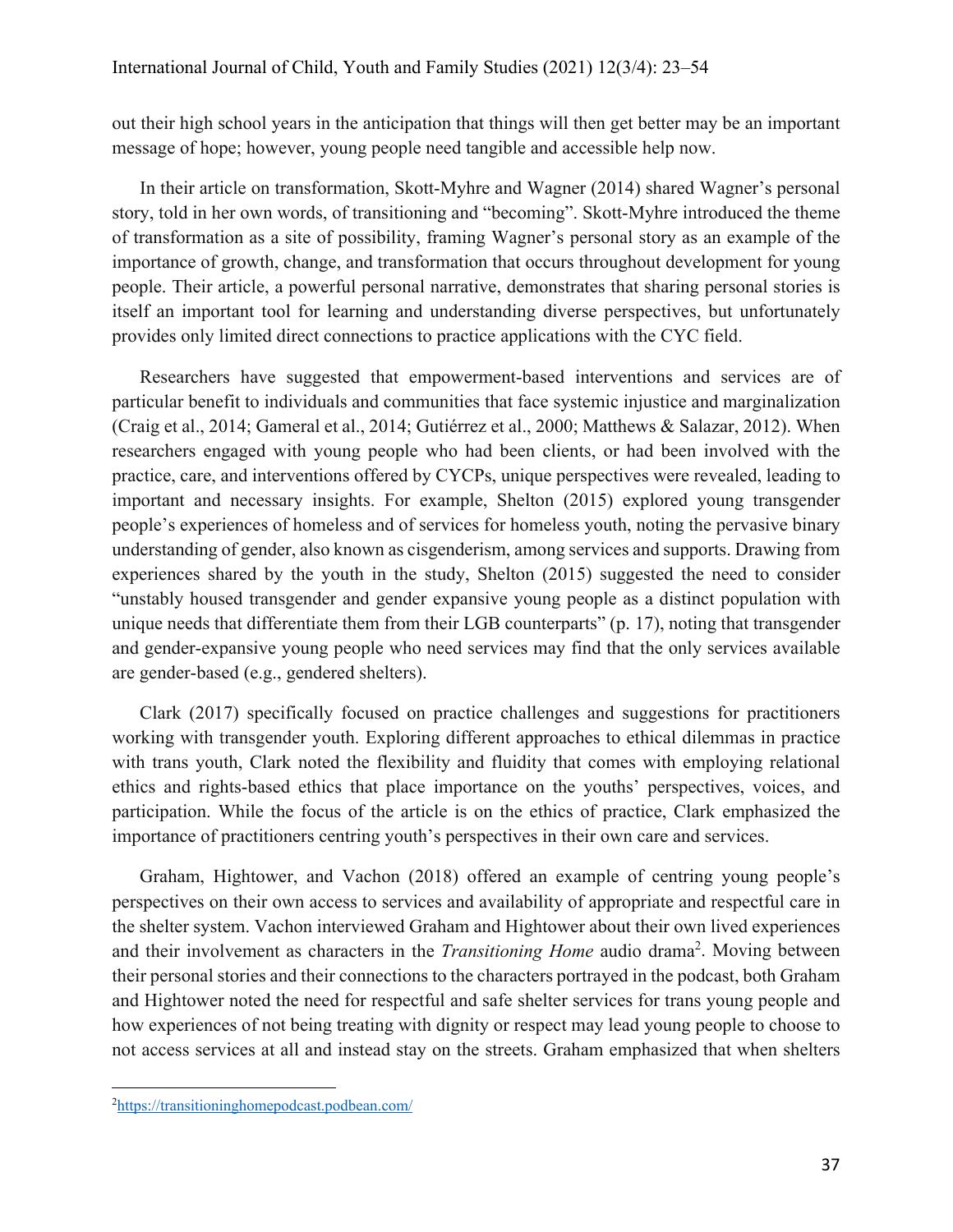are designed with queer and trans young people in mind, they can become safer and more accessible for populations that have a demonstrated need for such services.

Wagaman et al. (2019) continued this line of discussion in their exploratory study documenting the ways in which transgender and gender-expansive youth engaged with community-based services. They emphasized the importance of utilizing the youths' own words to describe how the young people perceived and overcame their challenges. The authors highlighted the value of asking transgender and gender-expansive youth what they need, with their studying demonstrating, "a deepness in their [transgender and gender-expansive youths] insight and a clarity in what they were searching for to achieve" (p. 59) as well as their ability to live authentically.

Many of the articles reviewed here emphasized the importance of centring youth voices and experiences through research methods that focused on participation and youth engagement. Throughout these articles, methodologies that place importance on youth involvement and youth perspectives were identified. Capous-Desyllas and Mountz (2019) pointed out that photovoice, community-based, and participatory methodologies "tap into broader and more expansive and textured ways of knowing" (p. 299) and thus assist with empowerment. These researchers used photovoice to explore the experiences of LGBTQ youth in the foster care system, emphasizing the importance of building research capacity and "harnessing young people's power for creative selfexpression and collective representation" (p. 270). They noted that there was almost no research exploring the experiences of LGBTQ youth who were formerly in foster care, and that the photos and words in this study give voice to some of the distinct experiences that have not previously been a point of focus.

#### **Discussion**

While queer topics and identities received sparse attention within the CYC literature reviewed in this article, representation of trans identities and topics was scarcer still, and representation of Two-Spirit and nonbinary identities and topics was glaringly absent. This section highlights the continued gap in representation of T2SNB identities and topics within the currently available CYC literature, and discusses some of the challenges and debates that speak to the wider scope of research and writing on queer and trans identities and topics.

In their analysis of LGBTQ youth-serving organizations across numerous communities and within many schools in the United States, Allen et al. (2012) found that only half of the organizations they reviewed reported working with transgender young people. We cannot assume that a program ostensibly designed for LGBTQ young people is prepared for, or even accessible to, transgender young people (Wagaman et al., 2019). In Ecker's (2016) critical literature review on queer youth homelessness, he noted that the data on transgender individuals were masked or missing in many of the quantitative studies that compared the experiences of heterosexual and queer youth: such data were removed from the analysis, combined with data for other queer youth, or not included in the data collection in the first place. These findings mirror a similar pattern in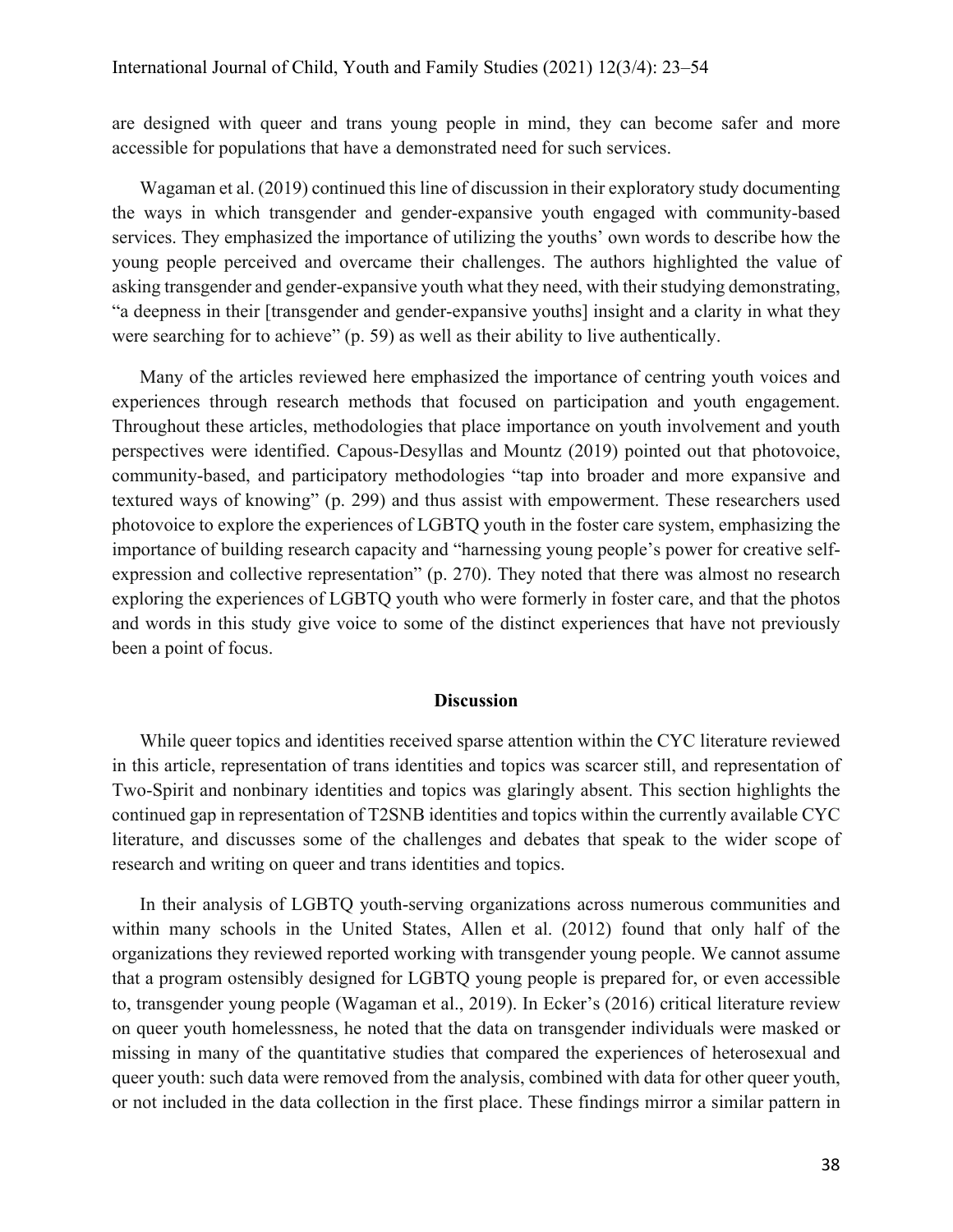the literature reviewed for this current paper. Wagaman et al. (2019) found that young people talked about their gender identities as being central to their interactions with the world and their sense of themselves, but this literature review has revealed that research specifically addressing gender identity within CYC is scarce.

In one of the few articles that I was able to locate that specifically focused on gender, Jack  $(2020)$  tackled the topic of gender reveal parties<sup>3</sup>, articulating the ways in which expectant parents "reify gender difference and perform 'good' parenthood" (p. 83). While Jack's article does not specifically focus on queer or trans identities, it is included in this review as an important voice in the discussion of gender within CYC because it identifies the complex discourses and sociocultural conditions that children, youth, and families are steeped in, even prior to birth, and shows how this centralizes biological sex as a determinant of gender, identity, behaviour, and value within the family unit. Gender reveal parties are a growing trend, and are prominently featured on curated social media accounts where expectant parents share photos or videos of these events. Jack argued that these parties are not without harm and risk, despite being portrayed as "harmless fun": some of the videos Jack reviewed included scenes such as parents being visibly upset by the revealed sex, siblings crying, and property being damaged by fire through various means of creating coloured smoke. Most importantly, Jack draws attention to the ways in which these parties emphasize and solidify not only a limited binary expectation of gender but the "amount of power some give to genitals in dictating not only the kind of life they expect a child to have, but even what kind of relationship a parent of a particular sex can have with that child" (p. 89). Jack (2020) spoke to the important ways in which the existence and possibility of T2SNB individuals is ignored and erased within dominant parenting expectations, social media, and representation within North American and other Western contexts. What does it mean for CYCPs and researchers to contend with this lack of presence of queer and T2SNB identities in the media and in the resources within our own literature — the resources that are available to us and to the youth, families, and communities that we serve? In what ways can CYCPs take action to support the visibility, acceptance, and dignity of T2SNB individuals, families, and communities?

Taylor (2020) spoke of the "out self " as an important relational tool in CYC and articulated that "unlike other identity markers and characteristics, GSD [gender and sexual diversity] status may not always be quite as obvious until it is personally articulated by a given individual" (p. 24). CYCPs are "often taught to be mindful of boundaries and cautiously avoid any self-disclosure that could unintentionally lead to enmeshment" (p. 25); however, disclosure about sexual and gender identity for practitioners may be an important support to queer and T2SNB youth and offer representation and visibility to queer and T2SNB practitioners. In my own professional experience

<sup>3</sup> Jack noted that the term "gender reveal party" is a misnomer: these parties reveal the sex of the fetus as determined through identification of gendered genitals or chromosomes, not the gender (i.e., social role and identity) that the fetus will eventually assume. This is, at best, a guess by a healthcare provider, given that sex and gender are distinct categories that exist in "mutually informed and complex relationship with one another" (Fausto-Sterling, 2013 in Jack, 2020, p. 84).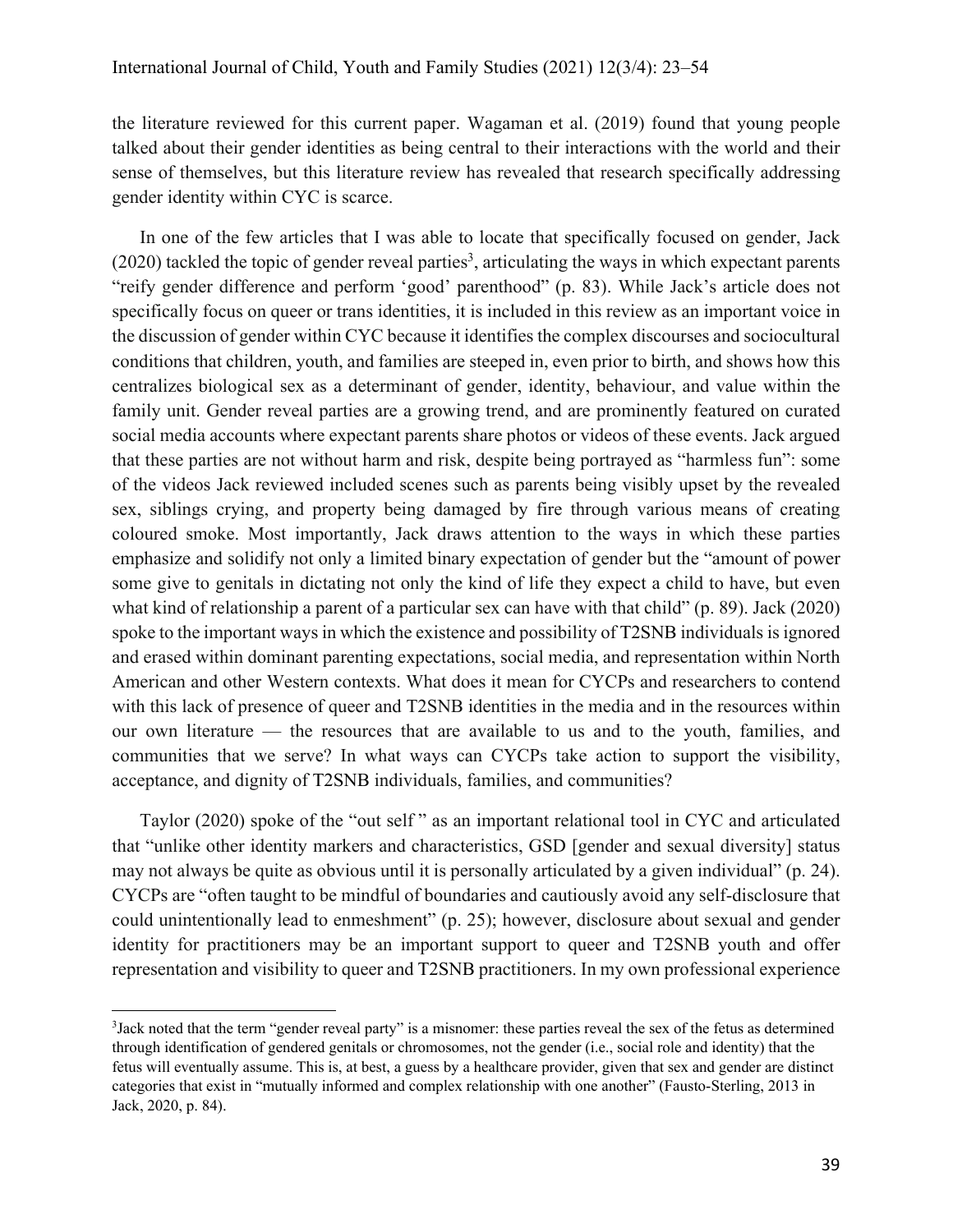as a CYCP, it is becoming a common practice in many community groups, organizations, and some CYC classrooms to offer and inquire about pronouns when making introductions. However, as Taylor (2020) pointed out, this well-intentioned practice may also be potentially damaging as it can cause feelings of uncomfortable visibility. While the practice urges individuals to challenge their assumptions about how we recognize appearance and assume pronouns and gender, there are considerations in how and when we engage in the process and how we might open up other opportunities for individuals to share pronouns with their practitioners, instructors, or peers.

Beyond the reviewed CYC literature, Shelley (2008) noted that "repudiation of trans subjectivity … lies at the heart of sectors of the 'helping' professions that seek to 'assist' trans people, usually with the aim of making them disappear into 'normativity' " (p. 4). Shelley (2008) explored the critique that mental health supports aimed at "managing 'gender disorders'" (p. 4) are inherently conflictual for trans people. Pervasive cisgenderism erases T2SNB people by structuring services in ways that become at least unwelcoming and at worst harmful (Shelton, 2015). Misgendering and pathologizing are two forms of cisgenderism explored within the literature in fields that are allied to CYC (Shelton, 2015). Shelton defines misgendering as "the inaccurate use of gendered language" to describe individuals, and pathologizing as "the labeling and treatment of people's self-designated genders as disordered" (2015, p. 11). Both misgendering and pathologizing contribute to the erasure of transgender people within current social contexts shaped by cisgenderism (Shelton, 2015).

De Finney et al. (2011) suggested that, "We need to ask critical questions about how we conceptualize the entangled relationship between normativity and service provision" (p. 368). When care is provided uncritically, without questioning what the needs of the young people and families with whom we work really are, we risk "rehabilitat[ing] minoritized children and youth into unquestioned norms" (de Finney et al., 2011, p. 368). Nevertheless, critical approaches to providing care are subverted by practice recommendations and policies that ignore real-world complexities (Gharabaghi & Anderson-Nathe, 2017). As de Finney et al. (2011) pointed out, notions of relating to diversity are inadequately taken up within helping fields, such as CYC, as "cultural competence", a phrase suggesting that diversity and culture can be figured out, ignoring complex histories and intersections of multiple identities and subjectivities within communities. This idea of becoming "competent" in a culture or identity that is not your own suggests that a practitioner can arrive at a point of having learned enough about a community or identity that is different from their own experience to adequately understand it. This model of "competency" arguably presents cultures and identities as something that can be figured out and taught as an end product to new practitioners, instead of educating and supporting CYCPs to continually practise with approaches that place importance on working across difference, diversity, and complexity while centring dignity and respectful engagement.

Nevertheless, as Gharabaghi and Anderson-Nathe (2017) noted, when youth are identified by services or practitioners as "complex", they are often positioned as not fitting into available services: complexity is seen as a problem with the youth and not with the limitations of the services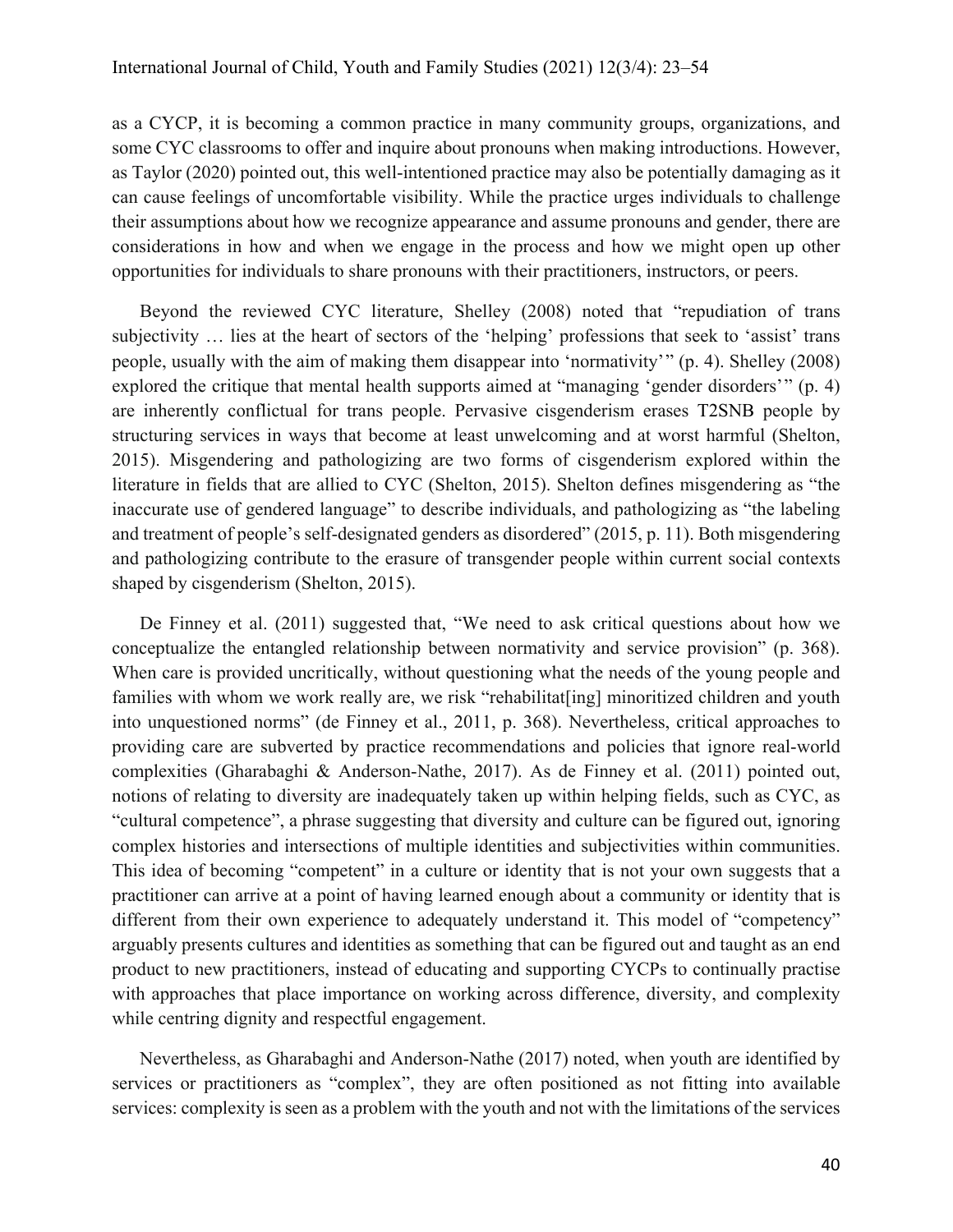or models of practice available. With this in mind, Gharabaghi and Anderson Nathe (2017) suggested that the current discourse about the "complex young person" needs to shift its focus away from othering young people and towards describing (and acknowledging) the incapacities of services, institutions, and policies that are meant to work with young people in order to structure systems in ways that are more inclusive, thus offering new ways to exist and work "within difference, within multiple normative contexts and multiple intersections of identity and performance" (p. 2). Without asking critical questions about the aims of care and support work and without taking into account the true complexities of diverse subjectivities, practitioners will continue to perpetuate experiences of systemic violence, revictimization, and violence within systems of support and "care". This raises questions about what happens when "care" is harmful. As Vachon (2020) told us, there is remarkably little theory and writing that is directly about care in CYC: "While the word 'care' is everywhere in our publications, the actual deep thinking theorizing, conceptualizing, and grappling  $-$  is minimal" (p. 68).

Transgender and gender-diverse people continue to experience abuse and marginalization at the hands of those in positions of authority in systems of "care" (Browne et al., 2011; Shipherd & Sloan, 2019). Throughout the current academic literature (e.g., Namaste, 2000; Shelley, 2008; Spade, 2015), and in community knowledge (Browne et al., 2011; Robles & Edmiston, 2017), an overwheleming theme is that systems of care and support have historically been unsafe for trans people to access (Applegarth & Nuttall, 2016) and continually create barriers to needed care: wideranging improvements are needed across helping fields to foster supportive and accessible services for trans people (Benaway, 2018; Shipherd & Sloan, 2019). The question remains: In what ways are we as a field ensuring that our CYC practices are safe for queer and T2SNB young people?

Despite the many changes and (arguably) improvements in trans visibility and representation in media and pop culture, trans people continue to face transphobia and violence in systems of care (Benaway, 2018; Namaste, 2000; Shelley, 2008; Shipherd & Sloan, 2019; Spade, 2015). When systems of support become systems of continued violence, queer and trans people are limited to the resources available within their own communities, face barriers to services and justice, and risk not receiving critical medical care during emergencies. Retraumatization and continuing repudiation (Shelley, 2008) are typical experiences of trans people even within systems of "support". As de Finney et al. (2011) showed, we can find similar patterns with systems of care that CYCPs find themselves aligned with, working for, and interacting with.

What is mostly absent in the CYC literature, as well as the other literature reviewed here, are suggestions for how to practise *with* queer and T2SNB young people and an examination of what care means for them. While some articles do take this up (e.g., Clark, 2017; Lee, 2019; Taylor, 2020), articles that directly inform or suggest practice approaches for working with T2SNB, and queer young people are uncommon. Articles focused on risk, experiences of violence, or critical theory of practice are far more prevalent than articles that explore what we as CYCPs can actually do differently. While both of these areas are inarguably crucial to our understanding of the work, practice-focused research is needed to support CYCPs integrate different ways of "knowing" and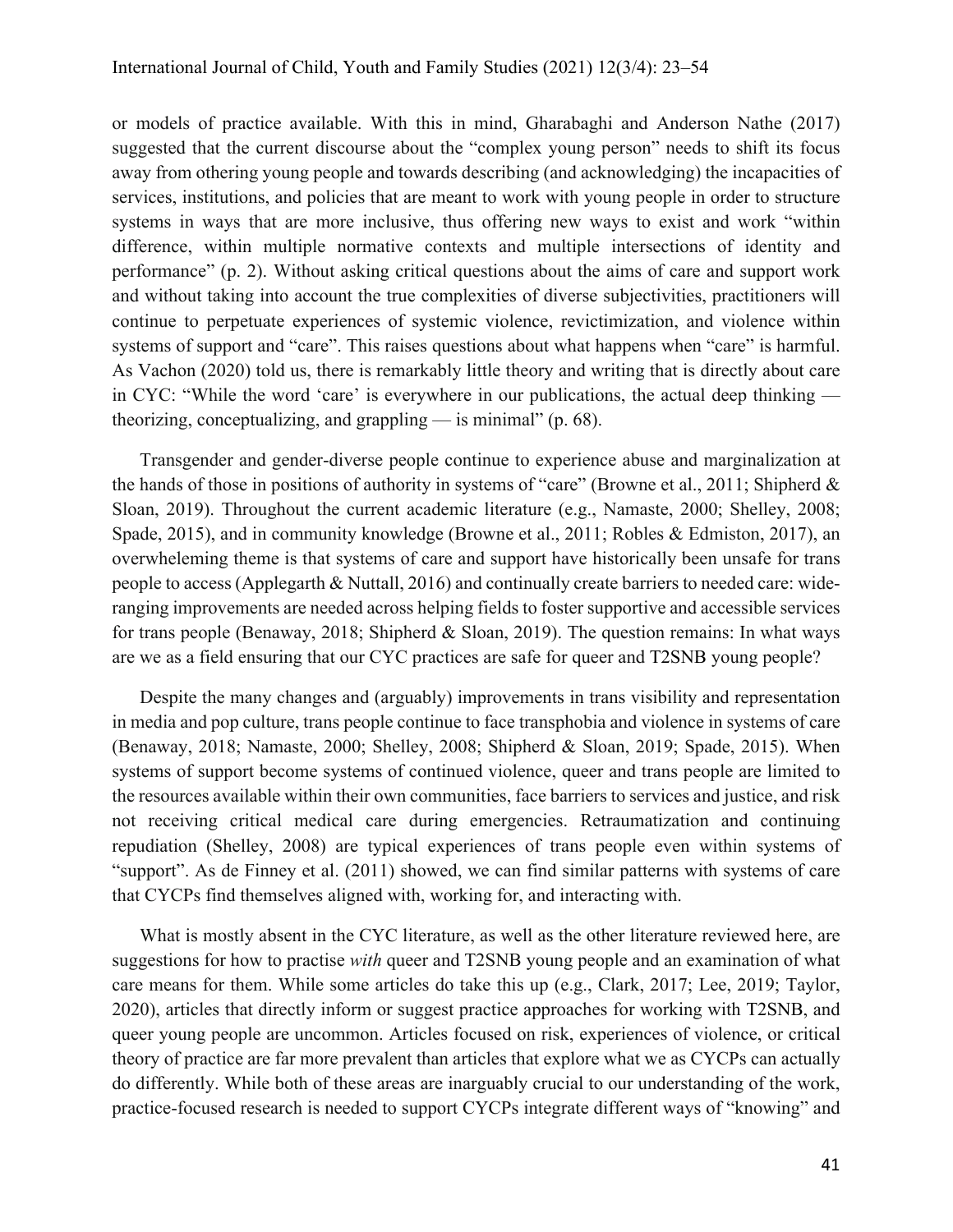"being", as well as "doing", into their CYC praxis (White, 2007) with queer and T2SNB young people.

Loiselle et al. (2012) challenged the "frequently voiced concern in CYC that critical theory and analysis are not useful for or relevant to frontline practice with young people, families, and communities" (p. 200), and found that this resistance within the field is not only deeply problematic but reinforces and reproduces "a false dichotomy between those who work with and those who think about children, youth, and families, as if *working with* and *thinking about* were mutually exclusive acts" (p. 200). Extending this challenging of dichotomies, Gharabaghi and Anderson-Nathe (2018) argued that the human services and CYC contexts perpetuate a divide between "us" as practitioner experts and "them" as victims. This can be extended further into considering the ways in which current CYC discourse presents those who are working with queer and trans young people and those who are queer or trans as mutually exclusive. By examining these discourses, contexts of practice, and embedded dichotomies and narratives, we reveal the ways in which we as a CYC field are erasing the presence of queer and trans identities and topics. As Vachon (2020) stated, "Acts of care take place within social and political contexts"; therefore, examining how these acts of care are performed reveals a lot about the context in which this care is embedded (p. 70).

#### **Conclusion**

As de Finney et al. (2011) stated, "Critically examining the work to which so many of us dedicate ourselves can be uncomfortable" (p. 377). These authors also pointed out that addressing power requires us to commit to a complex analysis and come to terms with multiple ways of knowing, despite "contradictions and messiness" (p. 377). Although there is a well-documented need for services and supports, intervention development for queer and trans young people is seriously lacking (Saewyc, 2011; Wagaman, 2015). Clark (2017) emphasized that, "It is our individual actions that can determine whether rights are upheld or violated, whether trans youth are supported or oppressed, and whether or not society becomes more just" (p. 91). Clark also stated that trans youth "have long been served by the child and youth care (CYC) profession" (p. 75); however, as this literature review has found, the representation of queer and trans identities, theories, and topics is scarce within CYC literature and research at this time. Queer and trans youth are unique populations that require specialized services to address their unique needs, implemented by "sensitive and knowledgeable staff " (Ecker, 2016, p. 325). Few articles in CYC address these topics, so it is time that we begin to critically examine the work that we are dedicating ourselves to and reflect on how and where we might make space for voices, writing, and research that take us beyond cis-heteronormative perspectives.

Loiselle et al. (2012) told us that "Thinking and embodying and doing CYC practice by interrogating structural inequities and affirming the survivance and presencing of communities and ecologies can be incredibly difficult, but not doing this is not an option" (p. 201). Vachon (2020)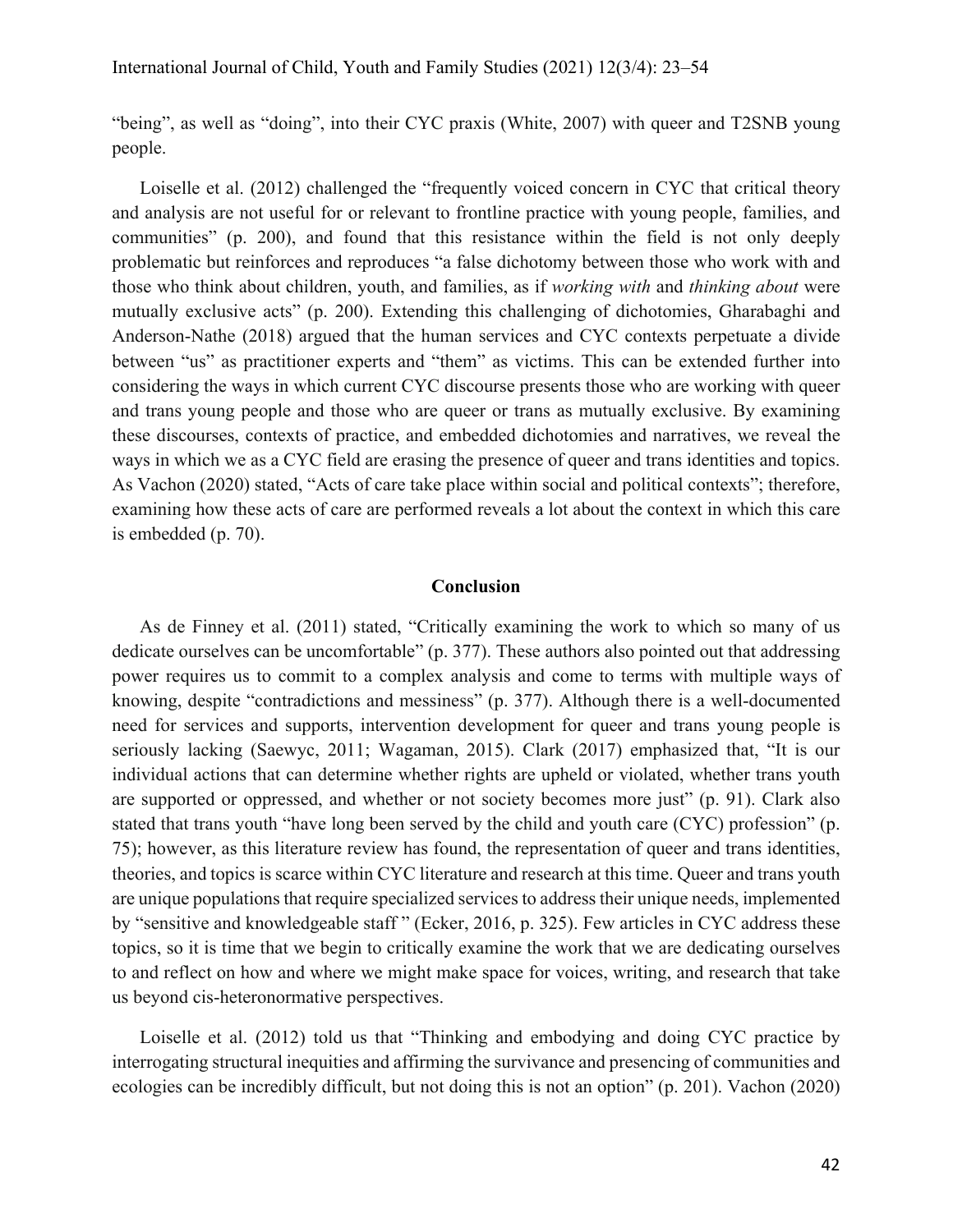called for CYCPs to think of a queer CYC imagination as "one that recognizes, perhaps even celebrates desire, sex, identity, theory, and politics, and to wonder, together, what this might mean — what does queering CYC do?" (p. 64). As Lee (2019) noted, within the current global context, the human rights of queer and trans people continue to be debated and contested. If CYC is truly to be framed "as a site for radical theorizing, advocacy, and social change" (de Finney et al., 2011, p. 362), we must ask ourselves how we can make space for queer and trans identities and topics within our field, in order to work towards social change that shifts the field and challenges a cisheteronormative CYC system.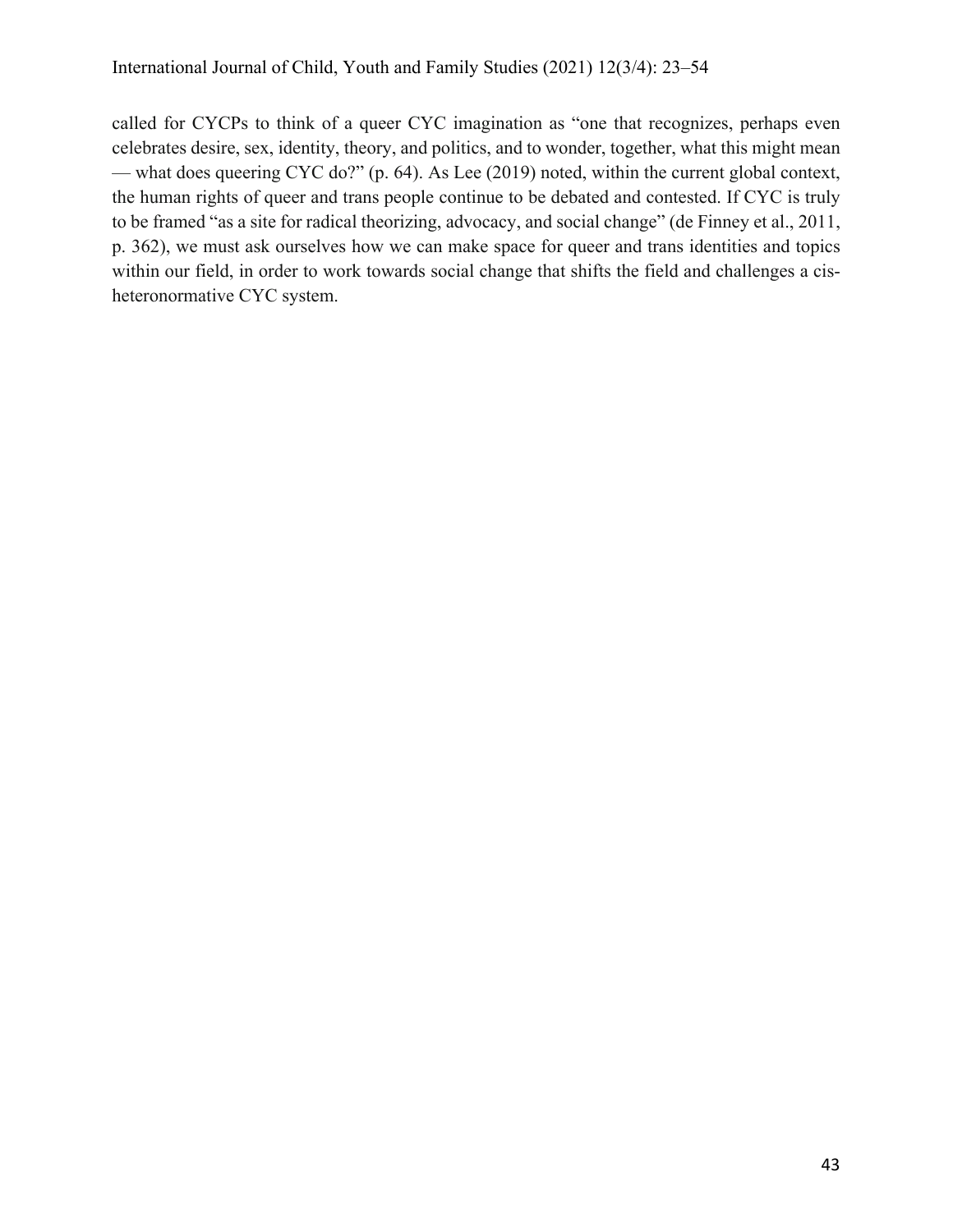# **References**

- Ajandi, J. (2011). "Single mothers by choice": Disrupting dominant discourses of the family through social justice alternatives. *International Journal of Child, Youth and Family Studies*, *2*(3/4), 410–431. doi:10.18357/ijcyfs23/420117757
- Alessi, E. J., & Martin, J. I. (2017). Intersection of trauma and identity. In K. L. Eckstrand & J. Potter (Eds.), *Trauma, resilience, and health promotion in LGBT patients: What every healthcare provider should know* (pp. 3–14). Springer International Publishing. doi:10.1007/978-3-319-54509-7\_1
- Allen, K. D., Hammack, P.L., & Himes, H. L. (2012). Analysis of LGBTQ youth communitybased programs in the United States. *Journal of Homosexuality, 59,* 1289–1306. doi:10.1080/00918369.2012.720529
- Aparicio, E. M., Kachingwe, O. N., Phillips, D. R., Fleishman, J., Novick, J., Okimoto, T., Kaleipumehana Cabral, M., Ka'opua, L. S., Childers, C., Espero, J., & Anderson, K. (2019). Holistic, trauma-informed adolescent pregnancy prevention and sexual health promotion for female youth experiencing homelessness: Initial outcomes of Wahine Talk. *Children and Youth Services Review*, *107*, Article 104509. doi:10.1016/j.childyouth.2019.104509
- Applegarth, G., & Nuttall, J. (2016). The lived experience of transgender people of talking therapies. *International Journal of Transgenderism*, *17*(2), 66–72. doi:10.1080/15532739.2016.1149540
- Artz, S., Nicholson, D., Halsall, E., & Larke, S. (2010). Meaningful intervention with children and youth: A reflection on ten years of inquiry. *International Journal of Child, Youth and Family Studies*, *1*(2), 118–133. doi:10.18357/ijcyfs122010671
- Atteberry-Ash, B., Kattari, S. K., Speer, S. R., Guz, S., & Kattari, L. (2019). School safety experiences of high school youth across sexual orientation and gender identity. *Children and Youth Services Review*, *104*, Article 104403. doi:10.1016/j.childyouth.2019.104403
- Axe, J., Childs, E., & Manion, K. (2020). In search of employment: Tackling youth homelessness and unemployment. *Children and Youth Services Review*, *113*, Article 104704. doi:10.1016/j.childyouth.2019.104704
- Barth, R. P., & Olsen, A. N. (2020). Are children oppressed? The timely importance of answering this question. *Children and Youth Services Review*, *110*, Article 104780. doi:10.1016/j.childyouth.2020.104780
- Begun, S., Frey, C., Combs, K. M., & Torrie, M. (2019). "I guess it would be a good shock": A qualitative examination of homeless youths' diverse pregnancy attitudes. *Children and Youth Services Review*, *99*, 87–96. doi:10.1016/j.childyouth.2019.01.029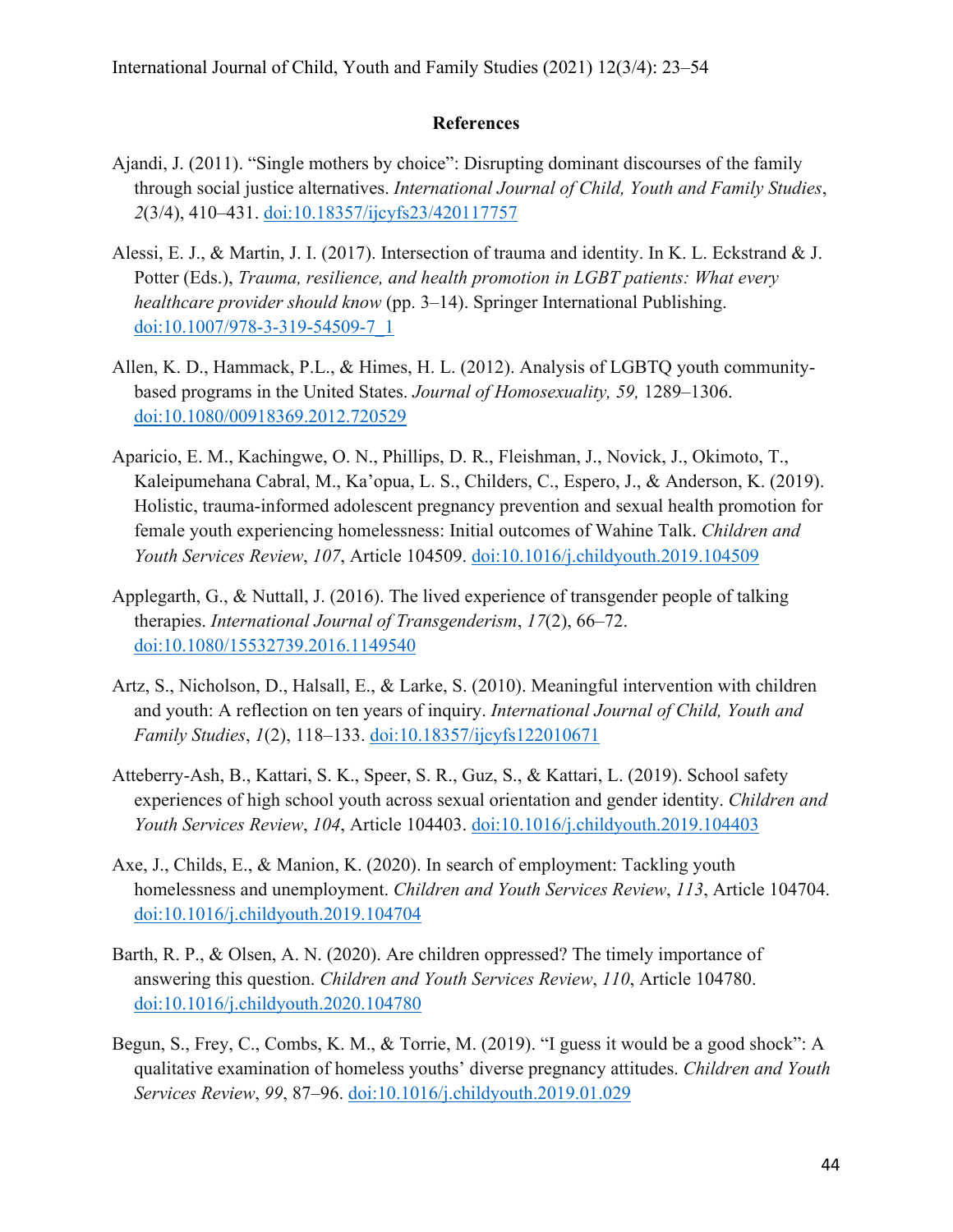- Benaway, G. (2018, July 18). When it comes to health care, transphobia persists. *The Globe and Mail*. https://www.theglobeandmail.com/opinion/article-when-it-comes-to-health-caretransphobia-persists/
- Brown, S., & Wilderson, D. (2010). Homelessness prevention for former foster youth: Utilization of transitional housing programs. *Children and Youth Services Review*, *32*(10), 1464–1472. doi:10.1016/j.childyouth.2010.07.002
- Browne, K., Bakshi, L., & Lim, J. (2011). 'It's something you just have to ignore': Understanding and addressing contemporary lesbian, gay, bisexual and trans safety beyond hate crime paradigms. *Journal of Social Policy*, *40*(4), 739–756. doi:10.1017/S0047279411000250
- Bruce, J. S. (2016). Sexual and reproductive health policies for foster youth in California: A qualitative study of child welfare professionals' experiences and perceptions of policies. *Children and Youth Services Review*, *61*, 184–200. doi:10.1016/j.childyouth.2015.12.016
- Cameron, A., Luft, T., Dmytro, D., Kubiliene, N., & Chou, W. (2017). Adolescents negotiating romantic relationships in a culturally diverse, urban community. *International Journal of Child, Youth and Family Studies*, *8*(1), 1–19. doi:10.18357/ijcyfs81201716739
- Capous-Desyllas, M., & Mountz, S. (2019). Using photovoice methodology to illuminate the experiences of LGBTQ former foster youth. *Child & Youth Services*, *40*(3), 267–307. doi:10.1080/0145935X.2019.1583099
- Carter Narendorf, S., Bowen, E., Santa Maria, D., & Thibaudeau, E. (2018). Risk and resilience among young adults experiencing homelessness: A typology for service planning. *Children and Youth Services Review*, *86*, 157–165. doi:10.1016/j.childyouth.2018.01.034
- Chambers, R. M., Crutchfield, R. M., Willis, T. Y., Cuza, H. A., Otero, A., & Carmichael, H. (2017). Perspectives: Former foster youth refining the definition of placement moves. *Children and Youth Services Review*, *73*, 392–397. doi:10.1016/j.childyouth.2017.01.010
- Chambers, R. M., Crutchfield, R. M., Willis, T. Y., Cuza, H. A., Otero, A., Goddu Harper, S. G., & Carmichael, H. (2018). "It's just not right to move a kid that many times:" A qualitative study of how foster care alumni perceive placement moves. *Children and Youth Services Review*, *86*, 76–83. doi:10.1016/j.childyouth.2018.01.028
- Chambers, R. M., Crutchfield, R. M., Willis, T. Y., Cuza, H. A., Otero, A., Goddu Harper, S. G., & Carmichael, H. (2020). "Be supportive and understanding of the stress that youth are going through:" Foster care alumni recommendations for youth, caregivers and caseworkers on placement transitions. *Children and Youth Services Review*, *108*, Article 104644. doi:10.1016/j.childyouth.2019.104644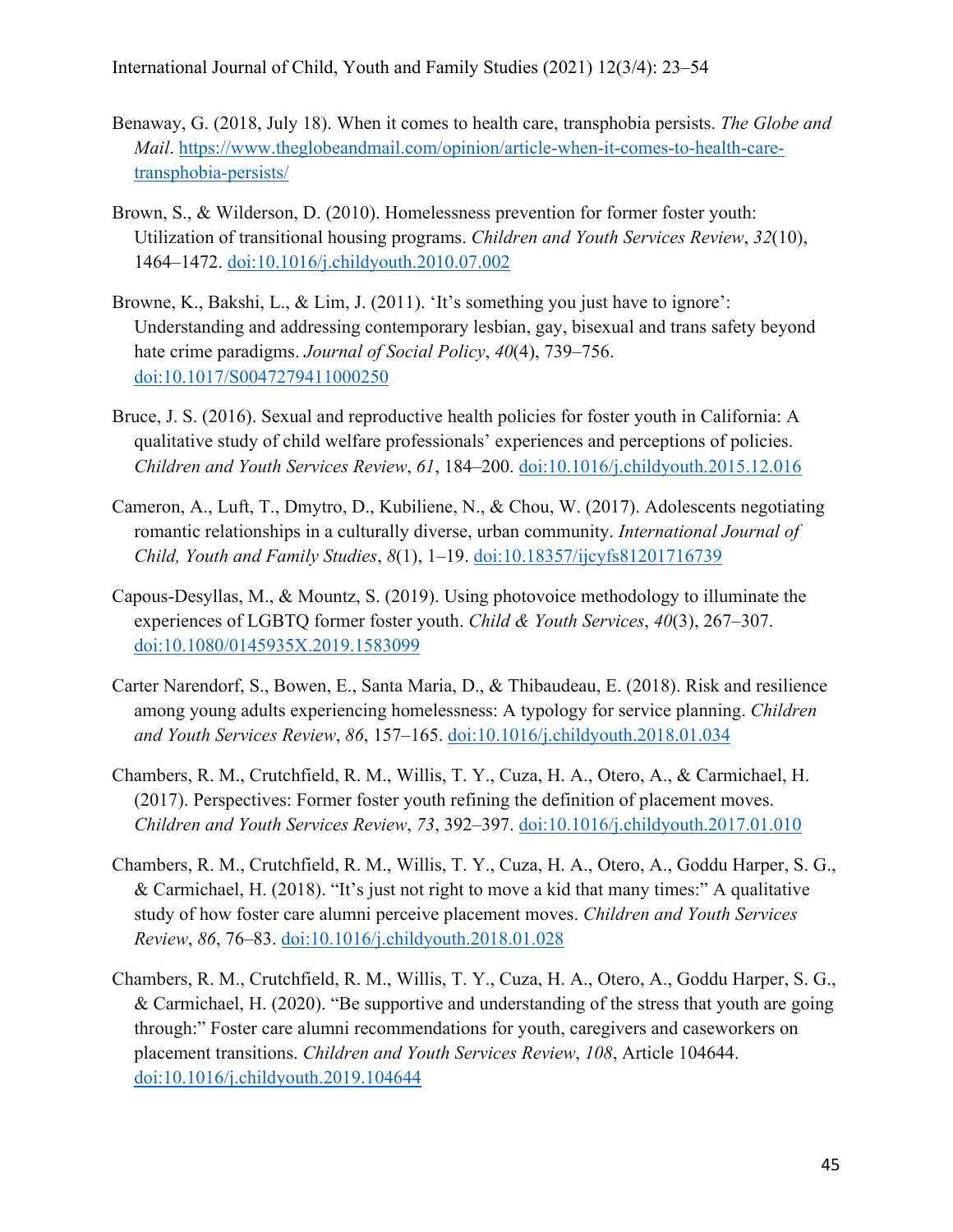- Chiang, S.-Y., Fleming, T., Lucassen, M. F. G., Fouche, C., & Fenaughty, J. (2018). From secrecy to discretion: The views of psychological therapists on supporting Chinese sexual and gender minority young people. *Children and Youth Services Review*, *93*, 307–314. doi:10.1016/j.childyouth.2018.08.005
- Chisolm-Straker, M., Sze, J., Einbond, J., White, J., & Stoklosa, H. (2019). Screening for human trafficking among homeless young adults. *Children and Youth Services Review*, *98*, 72–79. doi:10.1016/j.childyouth.2018.12.014
- Choy-Brown, M., Hamovitch, E. K., Bornheimer, L. A., Acri, M. C., & McKay, M. M. (2020). Getting to the table: Agency characteristics and evidence-based intervention adoption in children's mental health care. *Children and Youth Services Review*, *110*, Article 104774. doi:10.1016/j.childyouth.2020.104774
- Clark, B. A. (2017). Ethics in child and youth care practice with transgender youth. *International Journal of Child, Youth and Family Studies*, *8*(1), 74–96. doi:10.18357/ijcyfs82201716754
- Coolhart, D., & Brown, M. T. (2017). The need for safe spaces: Exploring the experiences of homeless LGBTQ youth in shelters. *Children and Youth Services Review*, *82*, 230–238. doi:10.1016/j.childyouth.2017.09.021
- Côté, P.-B., & Blais, M. (2019). Between resignation, resistance and recognition: A qualitative analysis of LGBTQ+ youth profiles of homelessness agencies utilization. *Children and Youth Services Review*, *100*, 437–443. doi:10.1016/j.childyouth.2019.03.024
- Craig, S. L., & Austin, A. (2016). The AFFIRM open pilot feasibility study: A brief affirmative cognitive behavioral coping skills group intervention for sexual and gender minority youth. *Children and Youth Services Review*, *64*, 136–144. doi:10.1016/j.childyouth.2016.02.022
- Craig, S. L., & Austin, A. (2017). Childhood and adolescence. In K. L. Eckstrand & J. Potter (Eds.), *Trauma, resilience, and health promotion in LGBT patients: What every healthcare provider should know* (pp. 57–73). Springer International Publishing. doi:10.1007/978-3-319- 54509-7\_6
- Craig, S. L., McInroy, L. B., Alaggia, R., & McCready, L. T. (2014). "Like picking up a seed, but you haven't planted it": Queer youth analyze the It Gets Better Project. *International Journal of Child, Youth and Family Studies*, *5*(1), 204–219. doi:10.18357/ijcyfs.craigsl.512014
- Craig, S. L., Tucker, E. W., & Wagner, E. F. (2008). Empowering lesbian, gay, bisexual, and transgender youth: Lessons learned from a safe schools summit. *Journal of Gay and Lesbian Social Services, 20*(3), 237–252. doi:10.1080/10538720802235310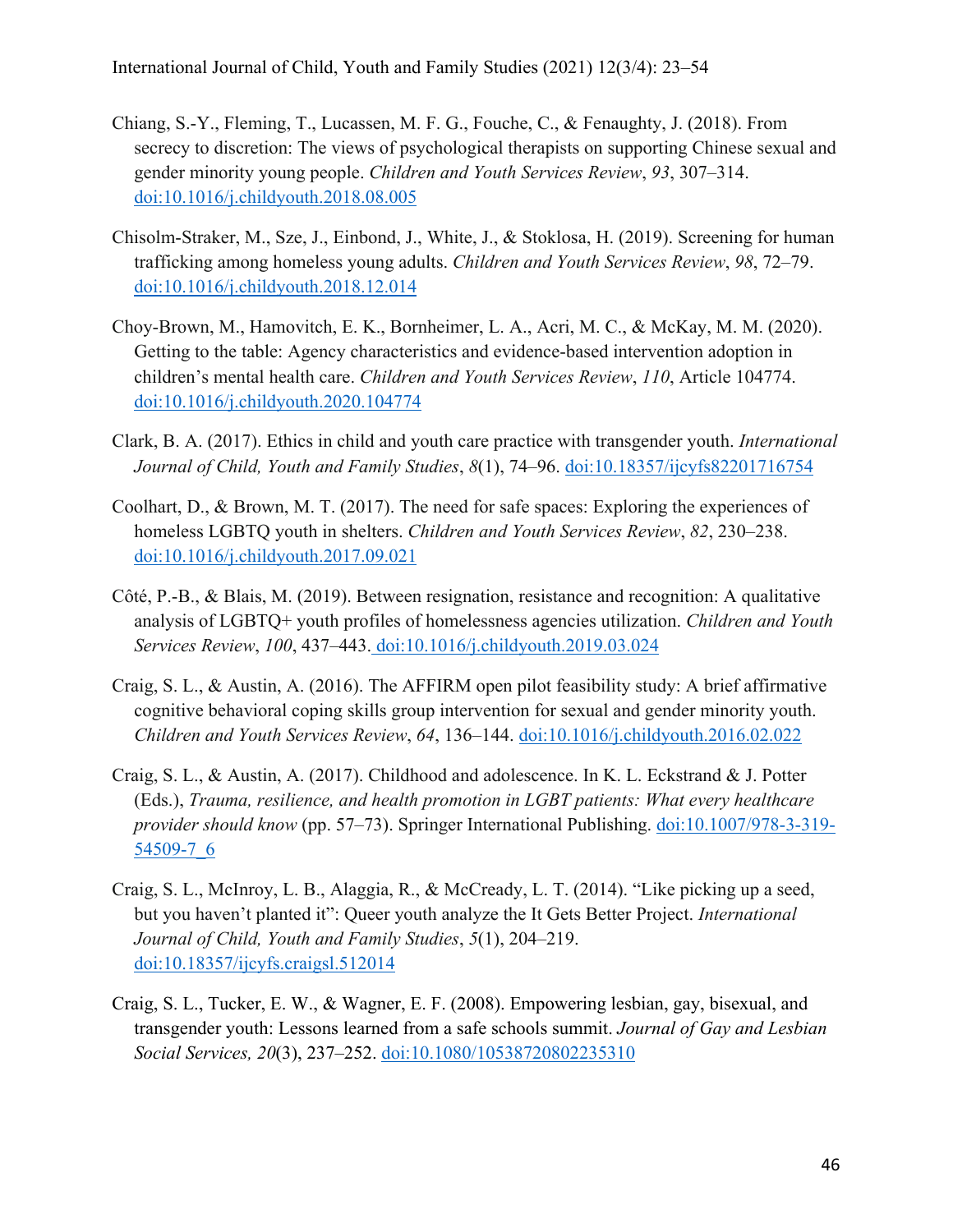- Crosby, S. D., Hsu, H.-T., Jones, K., & Rice, E. (2018). Factors that contribute to help-seeking among homeless, trauma-exposed youth: A social-ecological perspective. *Children and Youth Services Review*, *93*, 126–134. doi:10.1016/j.childyouth.2018.07.015
- de Finney, S., Little, J. N. C., Skott-Myhre, H., & Gharabaghi, K. (2012). Conversations on conversing in child and youth care. *International Journal of Child, Youth and Family Studies*, *3*(2–3), 128–145. doi:10.18357/ijcyfs32-3201210862
- de Finney, S., Dean, M., Loiselle, E., & Saraceno, J. (2011). All children are equal, but some are more equal than others: Minoritization, structural inequities, and social justice praxis in residential care. *International Journal of Child, Youth and Family Studies*, *2*(3/4), 361–384. doi:10.18357/ijcyfs23/420117756
- Ecker, J. (2016). Queer, young, and homeless: A review of the literature. *Child & Youth Services*, *37*(4), 325–361. doi:org/10.1080/0145935X.2016.1151781
- Elbedour, S., Alqahtani, S., El Sheikh Rihan, I., Bawalsah, J. A., Booker-Ammah, B., & Turner, J. F. (2020). Cyberbullying: Roles of school psychologists and school counselors in addressing a pervasive social justice issue. *Children and Youth Services Review*, *109*, Article 104720. doi:10.1016/j.childyouth.2019.104720
- Everett, B., MacFarlane, D. A., Reynolds, V. A., & Anderson, H. D. (2013). Not on our backs: Supporting counsellors in navigating the ethics of multiple relationships within queer, Two-Spirit, and/or trans communities. *Canadian Journal of Counselling and Psychotherapy*, *47*(1), 14–28. https://cjc-rcc.ucalgary.ca/article/view/60940
- Fox, L. (2015). Exploring sexual diversity: Helping children and young people develop understanding and respect for differences in the human family. *CYC-Online*, *January 2015*(191), 8–17.
- Gamarel, K. E., Walker, J. J., Rivera, L., & Golub, S. A. (2014). Identity safety and relational health in youth spaces: A needs assessment with LGBTQ youth of color. *Journal of LGBT Youth, 11*(3), 289–315. doi:10.1080/19361653.2013.879464
- Gharabaghi, K., & Anderson-Nathe, B. (2017). Troubling the emergent pathology of complexity. *Child & Youth Services*, *38*(4), 269–271. doi:10.1080/0145935X.2017.1411236
- Gharabaghi, K., & Anderson-Nathe, B. (2018). In a world of "Us" and "Them": The case against intervention-focused research. *Child & Youth Services*, *39*(2–3), 97–100. doi:10.1080/0145935X.2018.1531510
- Gibbs, D. A., Hardison Walters, J. L., Lutnick, A., Miller, S., & Kluckman, M. (2015). Services to domestic minor victims of sex trafficking: Opportunities for engagement and support. *Children and Youth Services Review*, *54*, 1–7. doi:10.1016/j.childyouth.2015.04.003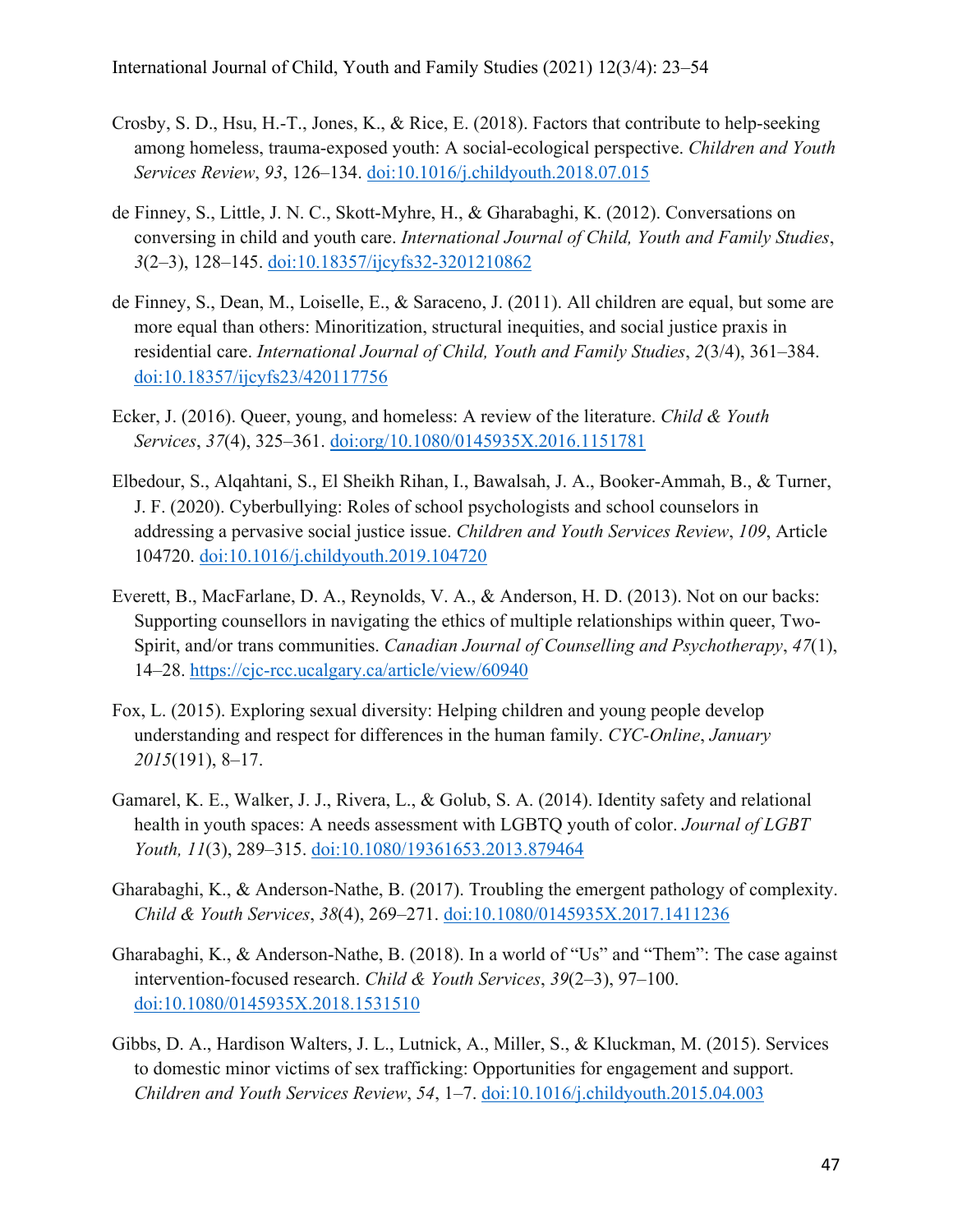- Goldberg, A. E., Frost, R. L., Miranda, L., & Kahn, E. (2019). LGBTQ individuals' experiences with delays and disruptions in the foster and adoption process. *Children and Youth Services Review*, *106*, Article 104466. doi:10.1016/j.childyouth.2019.104466
- Goldberg, A. E., Tornello, S., Farr, R., Smith, J. Z., & Miranda, L. (2020). Barriers to adoption and foster care and openness to child characteristics among transgender adults. *Children and Youth Services Review*, *109*, Article 104699. doi:10.1016/j.childyouth.2019.104699
- Graham, J., Hightower, J., & Vachon, W. (2018). Transitioning from home, to home: Ethics, safety, and aesthetics in community art creation. *Relational Child & Youth Care, 30*(3), 51– 60.
- Gutiérrez, L., Oh, H. J., & Gillmore, M. R. (2000). Toward an understanding of (em)power(ment) for HIV/AIDS prevention with adolescent women. *Sex Roles, 42*(7–8), 581–611. doi:10.1023/A:1007047306063
- Haner, D., & Pepler, D. (2017). Adolescents show positive changes in distress and hope after single session, post-based, anonymous counselling at Kids Help Phone. *Children and Youth Services Review*, *82*, 207–213. doi:10.1016/j.childyouth.2017.09.004
- Harmon-Darrow, C., Burruss, K., & Finigan-Carr, N. (2020). "We are kind of their parents": Child welfare workers' perspective on sexuality education for foster youth. *Children and Youth Services Review*, *108*, Article 104565. doi:10.1016/j.childyouth.2019.104565
- Hodgins, B. D. (2014). Playing with dolls: (Re)storying gendered caring pedagogies. *International Journal of Child, Youth and Family Studies*, *5*(4.2), 782–807. doi:10.18357/ijcyfs.hodginsbd.5422014
- Hounmenou, C., & O'Grady, C. (2019). A review and critique of the U.S. responses to the commercial sexual exploitation of children. *Children and Youth Services Review*, *98*, 188– 198. doi:10.1016/j.childyouth.2019.01.005
- Hunt, S. (2016). *An introduction to the health of two-spirit people: Historical, contemporary and emergent issues*. National Collaborating Centre for Aboriginal Health.
- It Gets Better Project. (n.d.) *About our global movement.* https://itgetsbetter.org/about/
- Jack, A. (2020). The gender reveal party. *International Journal of Child, Youth and Family Studies*, *11*(2), 82–93. doi:10.18357/ijcyfs112202019520
- Jenkins, A. (2015). *The T is not silent: New and selected poems.* Purple Lioness Productions.
- Jones-Smith, E. (2016). *Theories of counselling and psychotherapy: An integrative approach*  (2nd ed). Sage.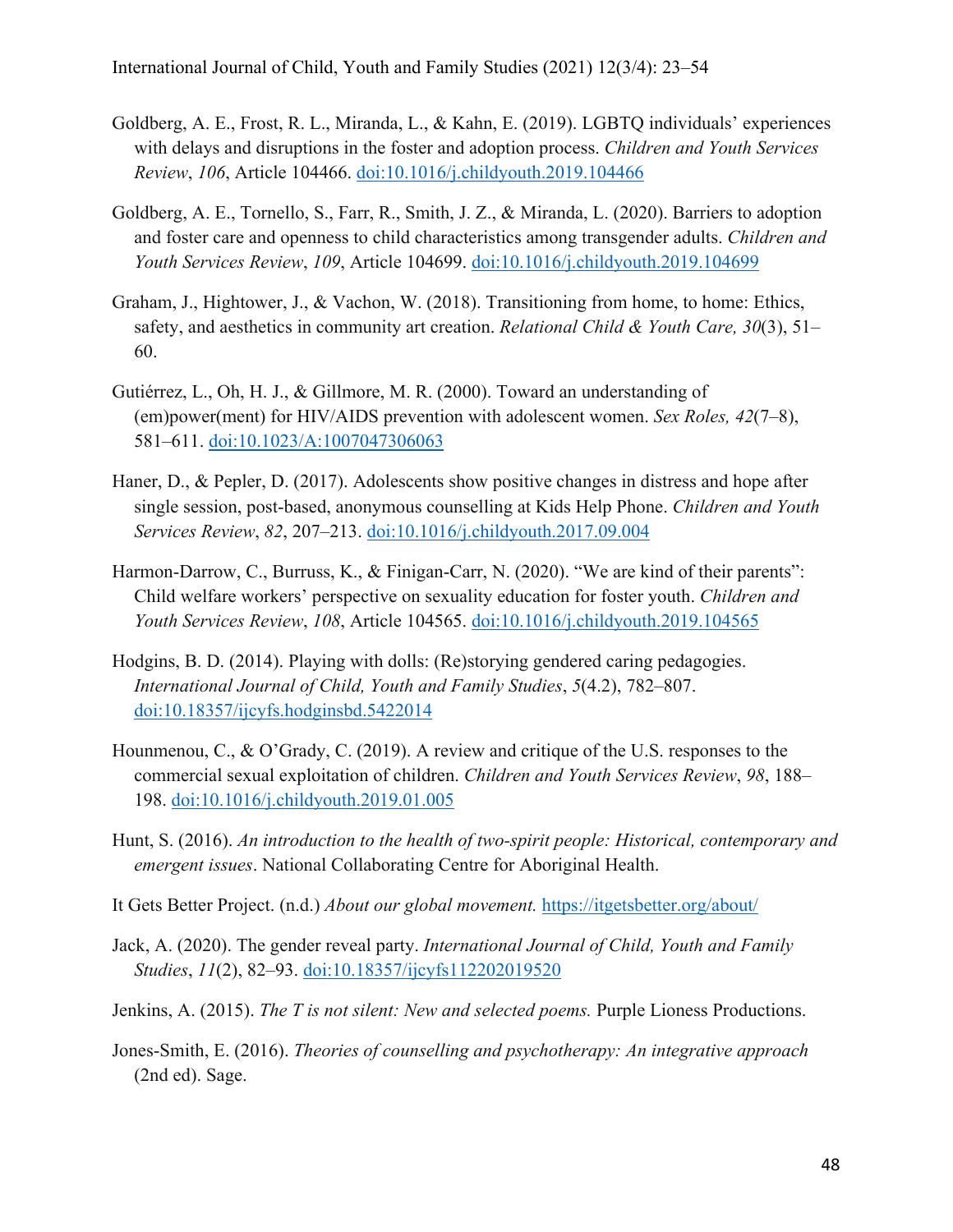- Kaasbøll, J., Lassemo, E., Paulsen, V., Melby, L., & Osborg, S. O. (2019). Foster parents' needs, perceptions and satisfaction with foster parent training: A systematic literature review. *Children and Youth Services Review*, *101*, 33–41. doi:10.1016/j.childyouth.2019.03.041
- Kapitan, A. (2017, updated October 2020). *The radical copyeditor's style guide for writing about transgender people.* The Radical Copyeditor. https://radicalcopyeditor.com/2017/08/31/transgender-style-guide/
- Kassis, W., Artz, S., Moldenhauer, S., Géczy, I., & Rossiter, K. (2015). A dynamic and gender sensitive understanding of adolescents' personal and school resilience characteristics despite family violence: The predictive power of the family violence burden level. *International Journal of Child, Youth and Family Studies*, *6*(3), 388–420. doi:10.18357/ijcyfs.63201513562
- Laidlaw, L. (2010). Gender bender. *Relational Child and Youth Care Practice, 23*(3), 14–15.
- Lebuis, P. (2018). Coming out laughing. *Relational Child and Youth Care Practice, 31*(2), 26– 25.
- Lee, E. O. J. (2019). Responses to structural violence: The everyday ways in which queer and trans migrants with precarious status respond to and resist the Canadian immigration regime. *International Journal of Child, Youth and Family Studies*, *10*(1), 70–94. doi:10.18357/ijcyfs101201918807
- Lev, A. I. (2004). *Transgender emergence: Therapeutic guidelines for working with gendervariant people and their families*. The Haworth Clinical Practice Press. doi:10.4324/9780203047781
- Loiselle, E., de Finney, S., Khanna, N., & Corcoran, R. (2012). "We need to talk about it!": Doing CYC as politicized praxis. *Child & Youth Services*, *33*(3–4), 178–205. doi:10.1080/0145935X.2012.745778
- Maccio, E. M., & Ferguson, K. M. (2016). Services to LGBTQ runaway and homeless youth: Gaps and recommendations. *Children and Youth Services Review*, *63*, 47–57. doi:10.1016/j.childyouth.2016.02.008
- Matthews, C. H., & Salazar, C. F. (2012). An integrative, empowerment model for helping lesbian, gay, and bisexual youth negotiate the coming-out process. *Journal of LGBT Issues in Counseling, 6*(2), 96–117. doi:10.1080/15538605.2012.678176
- Mayo, J. B., Jr. (2015). Youth work in gay straight alliances: Curriculum, pedagogy, and activist development. *Child & Youth Services*, *36*(1), 79–93. doi:10.1080/0145935X.2015.1015887
- Mayo, C. (2017). Queer and trans youth, relational subjectivity, and uncertain possibilities: Challenging research in complicated contexts. *Educational Researcher, 46*(9), 530–538. doi:10.3102/0013189X17738737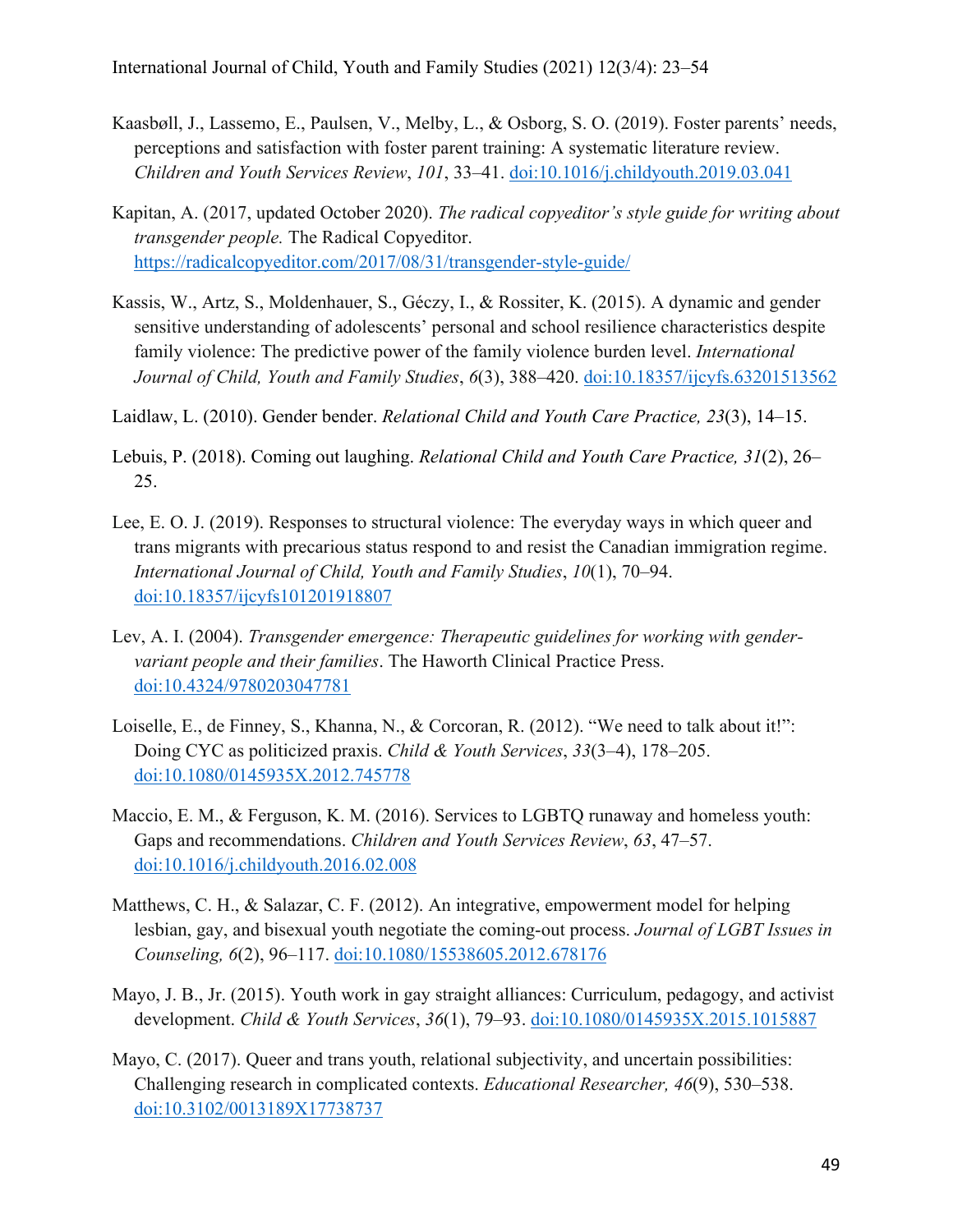- Mitchell, P. F., Kutin, J. J., Daley, K., Best, D., & Bruun, A. J. (2016). Gender differences in psychosocial complexity for a cohort of adolescents attending youth-specific substance abuse services. *Children and Youth Services Review*, *68*, 34–43. doi:10.1016/j.childyouth.2016.06.016
- Mizock, L., & Lewis, T. (2008). Trauma in transgender populations: Risk, resilience, and clinical care. *Journal of Emotional Abuse, 8*(3), 335–354. doi:10.1080/10926790802262523
- Mountz, S., & Capous-Desyllas, M. (2020). Exploring the families of origin of LGBTQ former foster youth and their trajectories throughout care. *Children and Youth Services Review*, *109*, Article 104622. doi:10.1016/j.childyouth.2019.104622
- Namaste, V. (2000). *Invisible lives: The erasure of transsexual and transgendered people.* University of Chicago Press.
- Newbury, J. (2012). The paradox of the individual. *International Journal of Child, Youth and Family Studies*, *3*(4.1), 458–478. doi:10.18357/ijcyfs34.1201211545
- Prock, K. A., & Kennedy, A. C. (2017). Federally-funded transitional living programs and services for LGBTQ-identified homeless youth: A profile in unmet need. *Children and Youth Services Review*, *83*, 17–24. doi:10.1016/j.childyouth.2017.10.023
- Rew, L., Slesnick, N., Johnson, K., Aguilar, R., & Cengiz, A. (2019). Positive attributes and life satisfaction in homeless youth. *Children and Youth Services Review*, *100*, 1–8. doi:10.1016/j.childyouth.2019.02.021
- Richardson, C. L., & Reynolds, V. (2012). "Here we are, amazingly alive": Holding ourselves together with an ethic of social justice in community work. *International Journal of Child, Youth and Family Studies*, *3*(1), 1–19. doi:10.18357/ijcyfs31201210471
- Richards-Schuster, K., Juras, J., Young, S. R., & Timmermans, R. J. (2013). What constitutes youth organizing? Exploring the role of conservative contexts in understanding practice. *Children and Youth Services Review*, *35*(8), 1291–1296. doi:10.1016/j.childyouth.2013.04.017
- Robertson, R. D. (2013). The invisibility of adolescent sexual development in foster care: Seriously addressing sexually transmitted infections and access to services. *Children and Youth Services Review*, *35*(3), 493–504. doi:10.1016/j.childyouth.2012.12.009
- Robles, R. J., & Edmiston, E. K. (2017). Community responses to trauma. In K. L. Eckstrand & J. Potter (Eds.), *Trauma, resilience, and health promotion in LGBT patients: What every healthcare provider should know* (pp. 231–243). Springer International Publishing. doi:10.1007/978-3-319-54509-7\_19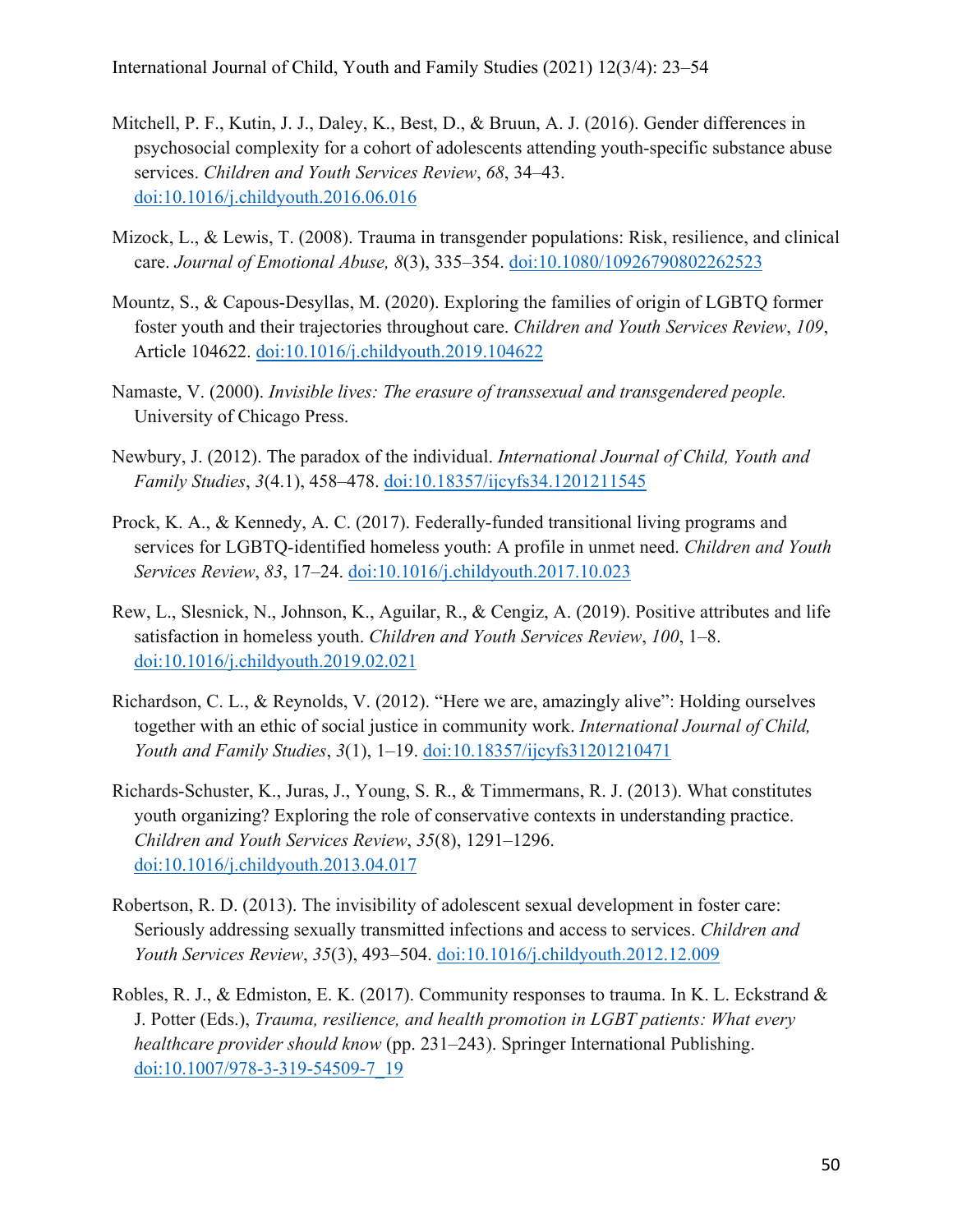- Ruff, S. C., & Harrison, K. (2020). "Ask me what I want": Community-based participatory research to explore transition-age foster youth's use of support services. *Children and Youth Services Review*, *108*, Article 104608. doi:10.1016/j.childyouth.2019.104608
- Saewyc, E. M. (2011). Research on adolescent sexual orientation: Development, health disparitites, stigma, and resilience. *Journal of Research on Adolescence, 21*(1), 256–272. doi:10.1111/j.1532-7795.2010.00727.x
- Saewyc, E., Konishi, C., Rose, H., & Homma, Y. (2014). School-based strategies to reduce suicidal ideation, suicide attempts, and discrimination among sexual minority and heterosexual adolescents in western Canada. *International Journal of Child, Youth and Family Studies*, *5*(1), 89–112. doi:10.18357/ijcyfs.saewyce.512014
- Saraceno, J. (2012). Mapping whiteness and coloniality in the human service field: Possibilities for a praxis of social justice in child and youth care. *International Journal of Child, Youth and Family Studies*, *3*(2–3), 248–271. doi:10.18357/ijcyfs32-3201210869
- Scannapieco, M., Painter, K. R., & Blau, G. (2018). A comparison of LGBTQ youth and heterosexual youth in the child welfare system: Mental health and substance abuse occurrence and outcomes. *Children and Youth Services Review*, *91*, 39–46. doi:10.1016/j.childyouth.2018.05.016
- Seelman, K. L., Forge, N., Walls, N. E., & Bridges, N. (2015). School engagement among LGBTQ high school students: The roles of safe adults and gay–straight alliance characteristics. *Children and Youth Services Review*, *57*, 19–29. doi:10.1016/j.childyouth.2015.07.021
- Serano, J. (n.d.). *There is no perfect word: A transgender glossary of sorts.* http://www.juliaserano.com/terminology.html
- Shelley, C. A. (2008). *Transpeople: Repudiation, trauma, and healing*. Univeristy of Toronto Press.
- Shelton, J. (2015). Transgender youth homelessness: Understanding programmatic barriers through the lens of cisgenderism. *Children and Youth Services Review*, *59*, 10–18. doi:10.1016/j.childyouth.2015.10.006
- Shipherd, J. C., & Sloan, C. A. (2019). The therapy room and beyond: Necessary action when working with gender minority people. *Cognitive and Behavioral Practice*, *26*(4), 589–591. doi:10.1016/j.cbpra.2019.07.011
- Shpiegel, S., & Simmel, C. (2016). Functional outcomes among sexual minority youth emancipating from the child welfare system. *Children and Youth Services Review*, *61*, 101– 108. doi:10.1016/j.childyouth.2015.12.012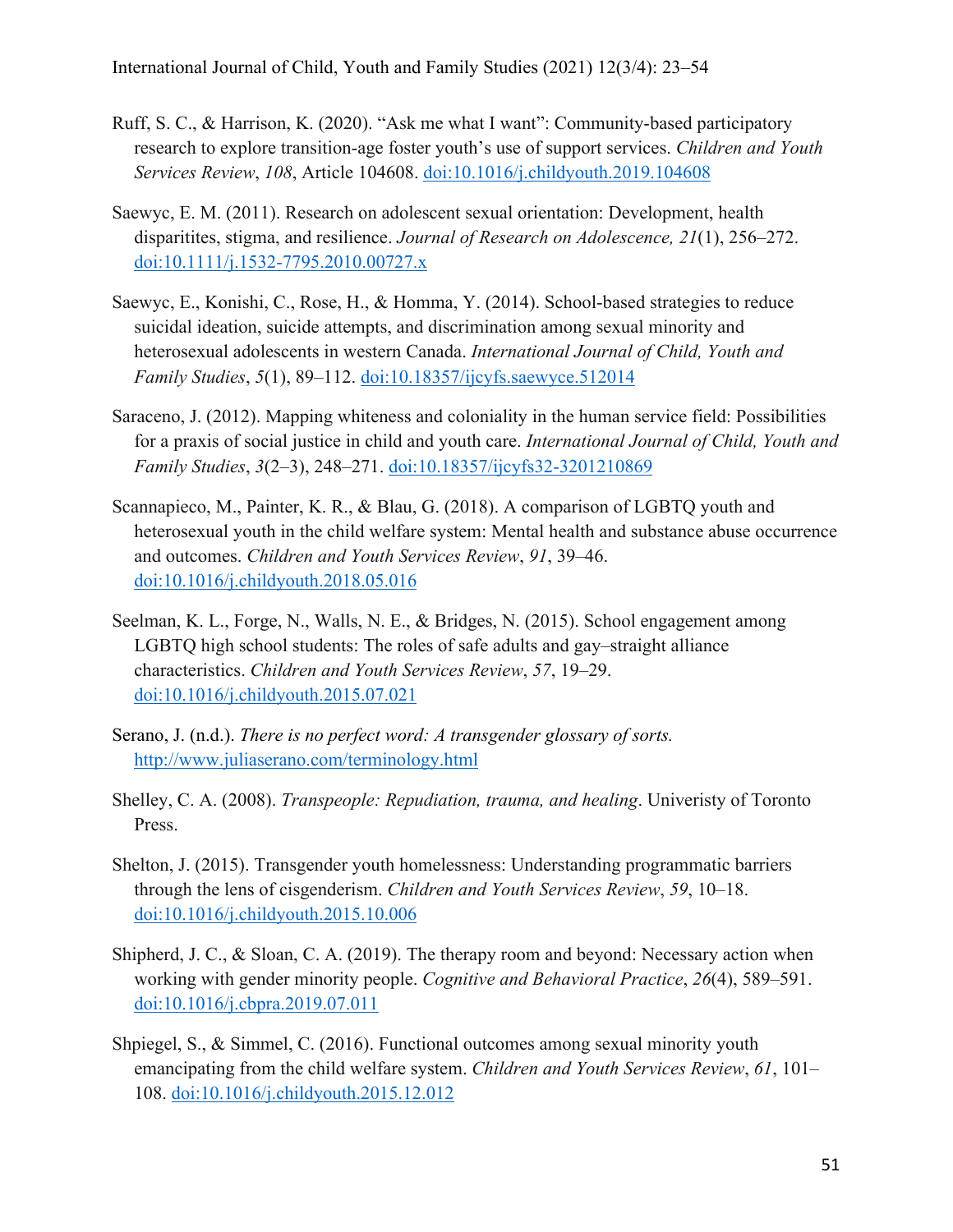- Skott-Myhre, H., & Wagner, D. (2014). Becoming Dani. *CYC-Online*, *January 2014*(179), 38– 41. https://cyc-net.org/cyc-online/jan2014.pdf
- Skott-Myhre, K. (2012). Nomadic youth care. *International Journal of Child, Youth and Family Studies*, *3*(2–3), 300–315. doi:10.18357/ijcyfs32-3201210872
- Snyder, S. M., Hartinger-Saunders, R., Brezina, T., Beck, E., Wright, E. R., Forge, N., & Bride, B. E. (2016). Homeless youth, strain, and justice system involvement: An application of general strain theory. *Children and Youth Services Review*, *62*, 90–96. doi:10.1016/j.childyouth.2016.02.002
- Spade, D. (2015). *Normal life: Adminstrative violence, critical trans politics, and the limits of law*. Duke University Press.
- Stanley, N., Ellis, J., Farrelly, N., Hollinghurst, S., & Downe, S. (2015). Preventing domestic abuse for children and young people: A review of school-based interventions. *Children and Youth Services Review*, *59*, 120–131. doi:10.1016/j.childyouth.2015.10.018
- Stauss, K., Koh, E., Coustaut, C., & Ayers, B. (2016). Ourtown for teens: Long-term impact of a youth diversity program. *Child & Youth Services*, *37*(1), 23–48. doi:10.1080/0145935X.2015.1052134
- Stott, T. (2013). Transitioning youth: Policies and outcomes. *Children and Youth Services Review*, *35*(2), 218–227. doi:10.1016/j.childyouth.2012.10.019
- Taylor, G. (2020). Beyond rainbow flag stickers & safe space signs: Exploring gender and sexual identity within the 'here and now' of child and youth care practice. *CYC-Online*, *March 2020*(253), 22–33. https://cyc-net.org/cyc-online/mar2020.pdf
- Thulien, N. S., Gastaldo, D., McCay, E., & Hwang, S. W. (2019). "I want to be able to show everyone that it is possible to go from being nothing in the world to being something": Identity as a determinant of social integration. *Children and Youth Services Review*, *96*, 118– 126. doi:10.1016/j.childyouth.2018.11.005

Trans Journalists Association (n.d.). *Style guide*. https://transjournalists.org/style-guide/

- Tyler, K. A., Akinyemi, S. L., & Kort-Butler, L. A. (2012). Correlates of service utilization among homeless youth. *Children and Youth Services Review*, *34*(7), 1344–1350. doi:10.1016/j.childyouth.2012.03.010
- Vacca, J. S., & Kramer-Vida, L. (2012). Preventing the bullying of foster children in our schools. *Children and Youth Services Review*, *34*(9), 1805–1809. doi:10.1016/j.childyouth.2012.05.014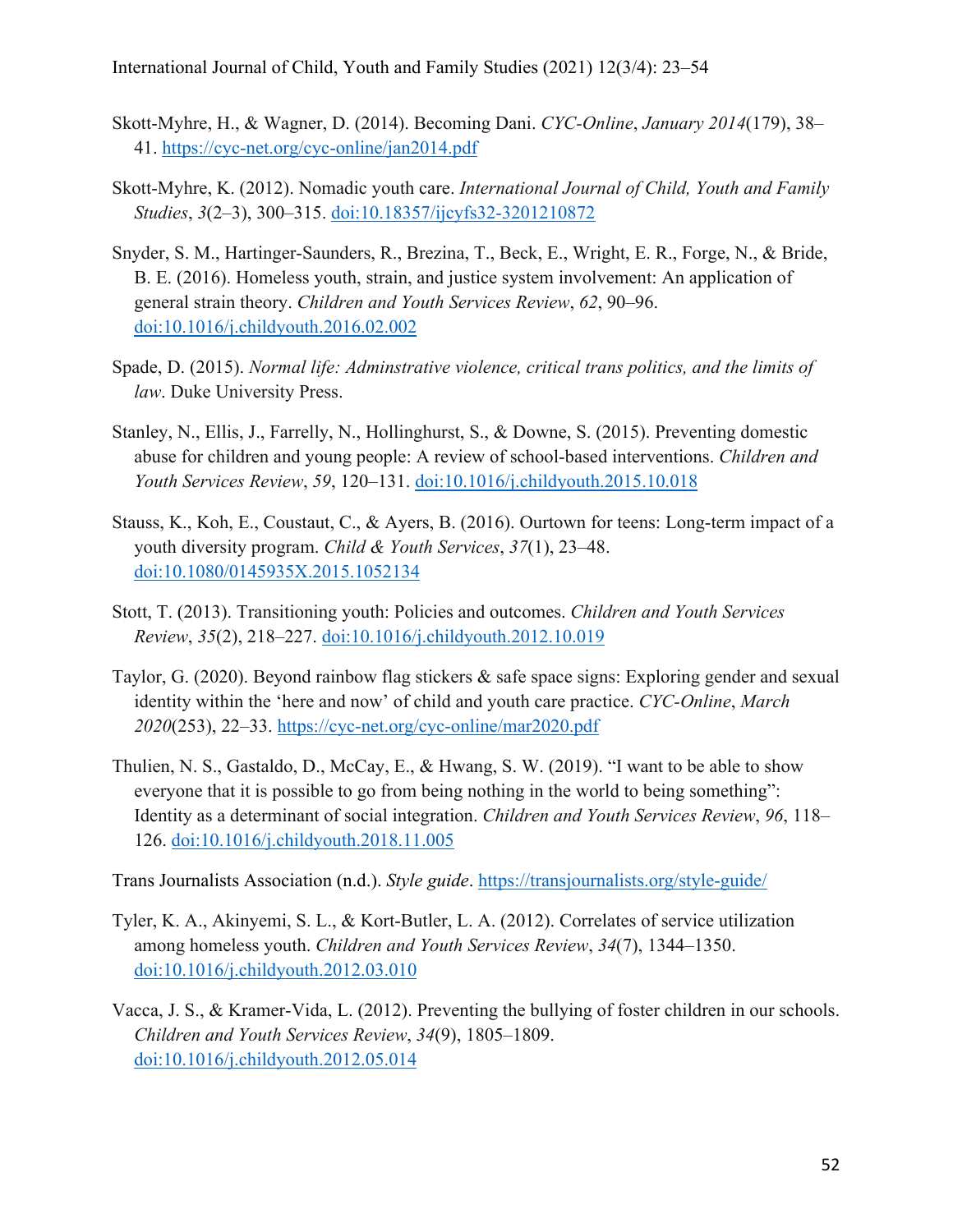- Vachon, W. (2020). Queering child and youth care. *International Journal of Child, Youth and Family Studies*, *11*(2), 61–81. doi:10.18357/ijcyfs112202019519
- Veale, J., Saewyc, E., Frohard-Dourlent, H., Dobson, S., Clark, B., & the Canadian Trans Youth Health Survey Research Group (2015). *Being safe, being me: Results of the Canadian trans youth health survey*. Stigma and Resilience Among Vulnerable Youth Centre, School of Nursing, University of British Columbia. https://www.saravyc.ubc.ca/2018/05/06/trans-youthhealth-survey/
- Wagaman, M. A. (2015). Changing ourselves, changing the world: Assessing the value of participatory action research as an empowerment-based research and service approach with LGBTQ young people. *Child & Youth Services*, *36*(2), 124–149. doi:10.1080/0145935X.2014.1001064
- Wagaman, M. A., Shelton, J., Carter, R., Stewart, K., & Cavaliere, S. J. (2019). "I'm totally transariffic": Exploring how transgender and gender-expansive youth and young adults make sense of their challenges and successes. *Child & Youth Services*, *40*(1), 43–64. doi:10.1080/0145935X.2018.1551058
- Wagaman, M. A., Watts, K. J., Lamneck, V., D'Souza, S. A., McInroy, L. B., Eaton, A. D., & Craig, S. (2020). Managing stressors online and offline: LGBTQ+ youth in the Southern United States. *Children and Youth Services Review*, *110*, Article 104799. doi:10.1016/j.childyouth.2020.104799
- Walker, E. M. (2017). "I am something else. For now": Exploring youth conversations about gender online [Master's thesis, University of Victoria]. https://dspace.library.uvic.ca/handle/1828/8642
- Walker, M. (2014). Gender and language: Examining the use of diagnostic language in the discussion of gender variance. *International Journal of Child, Youth and Family Studies*, *5*(2), 332–345. doi:10.18357/ijcyfs.walkerm.522014
- Wells, E. A., Asakura, K., Hoppe, M. J., Balsam, K. F., Morrison, D. M., & Beadnell, B. (2013). Social services for sexual minority youth: Preferences for what, where, and how services are delivered. *Children and Youth Services Review*, *35*(2), 312–320. doi:10.1016/j.childyouth.2012.11.011
- Wernick, L. J., Dessel, A. B., Kulick, A., & Graham, L. F. (2013). LGBTQQ youth creating change: Developing allies against bullying through performance and dialogue. *Children and Youth Services Review*, *35*(9), 1576–1586. doi:10.1016/j.childyouth.2013.06.005
- Wernick, L. J., Kulick, A., & Inglehart, M. H. (2013). Factors predicting student intervention when witnessing anti-LGBTQ harassment: The influence of peers, teachers, and climate. *Children and Youth Services Review*, *35*(2), 296–301. doi:10.1016/j.childyouth.2012.11.003